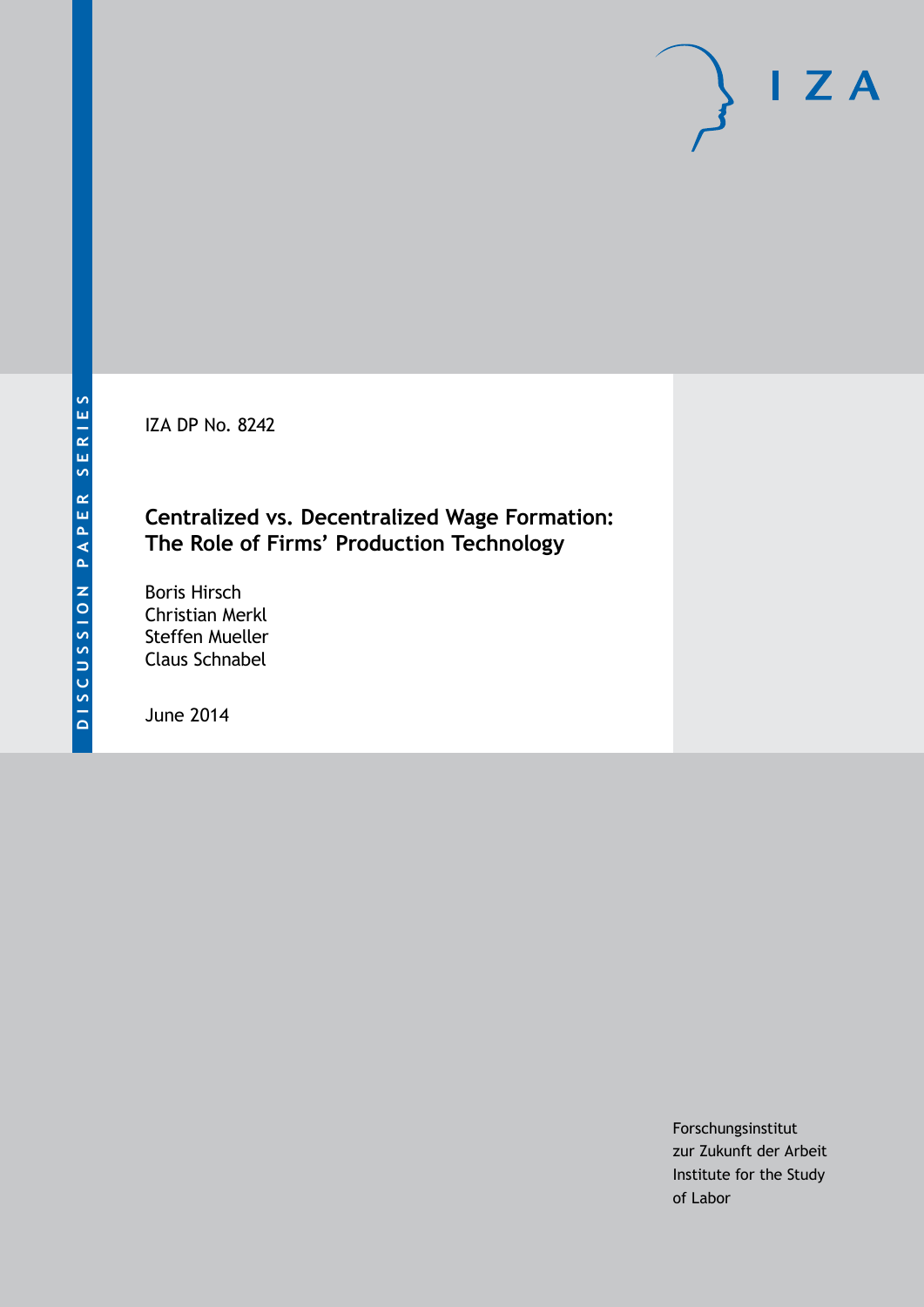# **Centralized vs. Decentralized Wage Formation: The Role of Firms' Production Technology**

## **Boris Hirsch**

*University of Erlangen-Nuremberg*

## **Christian Merkl**

*University of Erlangen-Nuremberg, Kiel Institute for the World Economy and IZA*

#### **Steffen Mueller**

*University of Erlangen-Nuremberg and CESifo*

## **Claus Schnabel**

*University of Erlangen-Nuremberg and IZA*

#### Discussion Paper No. 8242 June 2014

IZA

P.O. Box 7240 53072 Bonn **Germany** 

Phone: +49-228-3894-0 Fax: +49-228-3894-180 E-mail: [iza@iza.org](mailto:iza@iza.org)

Any opinions expressed here are those of the author(s) and not those of IZA. Research published in this series may include views on policy, but the institute itself takes no institutional policy positions. The IZA research network is committed to the IZA Guiding Principles of Research Integrity.

The Institute for the Study of Labor (IZA) in Bonn is a local and virtual international research center and a place of communication between science, politics and business. IZA is an independent nonprofit organization supported by Deutsche Post Foundation. The center is associated with the University of Bonn and offers a stimulating research environment through its international network, workshops and conferences, data service, project support, research visits and doctoral program. IZA engages in (i) original and internationally competitive research in all fields of labor economics, (ii) development of policy concepts, and (iii) dissemination of research results and concepts to the interested public.

<span id="page-1-0"></span>IZA Discussion Papers often represent preliminary work and are circulated to encourage discussion. Citation of such a paper should account for its provisional character. A revised version may be available directly from the author.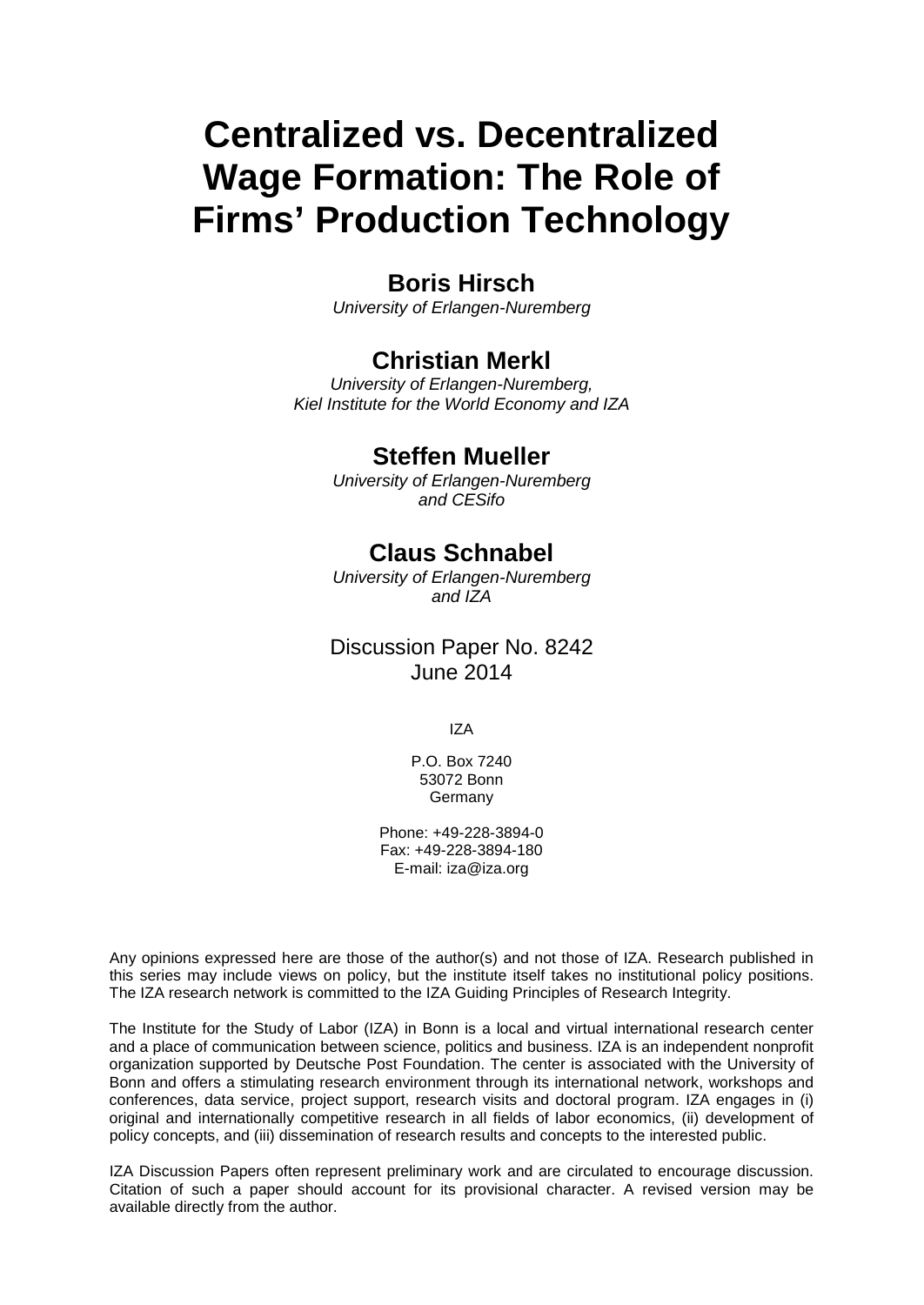IZA Discussion Paper No. 8242 June 2014

## **ABSTRACT**

## **Centralized vs. Decentralized Wage Formation: The Role of Firms' Production Technology[\\*](#page-1-0)**

This paper is the first to show theoretically and empirically how firms' production technology affects the choice of their preferred wage formation regime. Our theoretical framework predicts, first, that the larger the total factor productivity of a firm, the more likely it is to opt for centralized wage formation where it can hide behind less productive firms. Second, the larger a firm's scale elasticity, the higher its incentive to choose centralized rather than decentralized wage setting due to labor cost and straitjacket effects. As firms in Germany are allowed to choose their wage formation regime, we test these two hypotheses with representative establishment data for West Germany. We find that establishments with centralized bargaining agreements indeed have economically and statistically significantly larger total factor productivities and scale elasticities than comparable establishments outside the centralized bargaining regime.

JEL Classification: J50

Keywords: collective bargaining, bargaining coverage, Germany

Corresponding author:

Claus Schnabel University of Erlangen-Nuremberg Chair of Labour and Regional Economics Lange Gasse 20 90403 Nuremberg Germany E-mail: [claus.schnabel@fau.de](mailto:claus.schnabel@fau.de)

We would like to thank Christian Haefke, Jörg Lingens, and Dennis Snower for useful suggestions. We further appreciate the comments received from seminar participants in Kiel, Nuremberg, and Würzburg.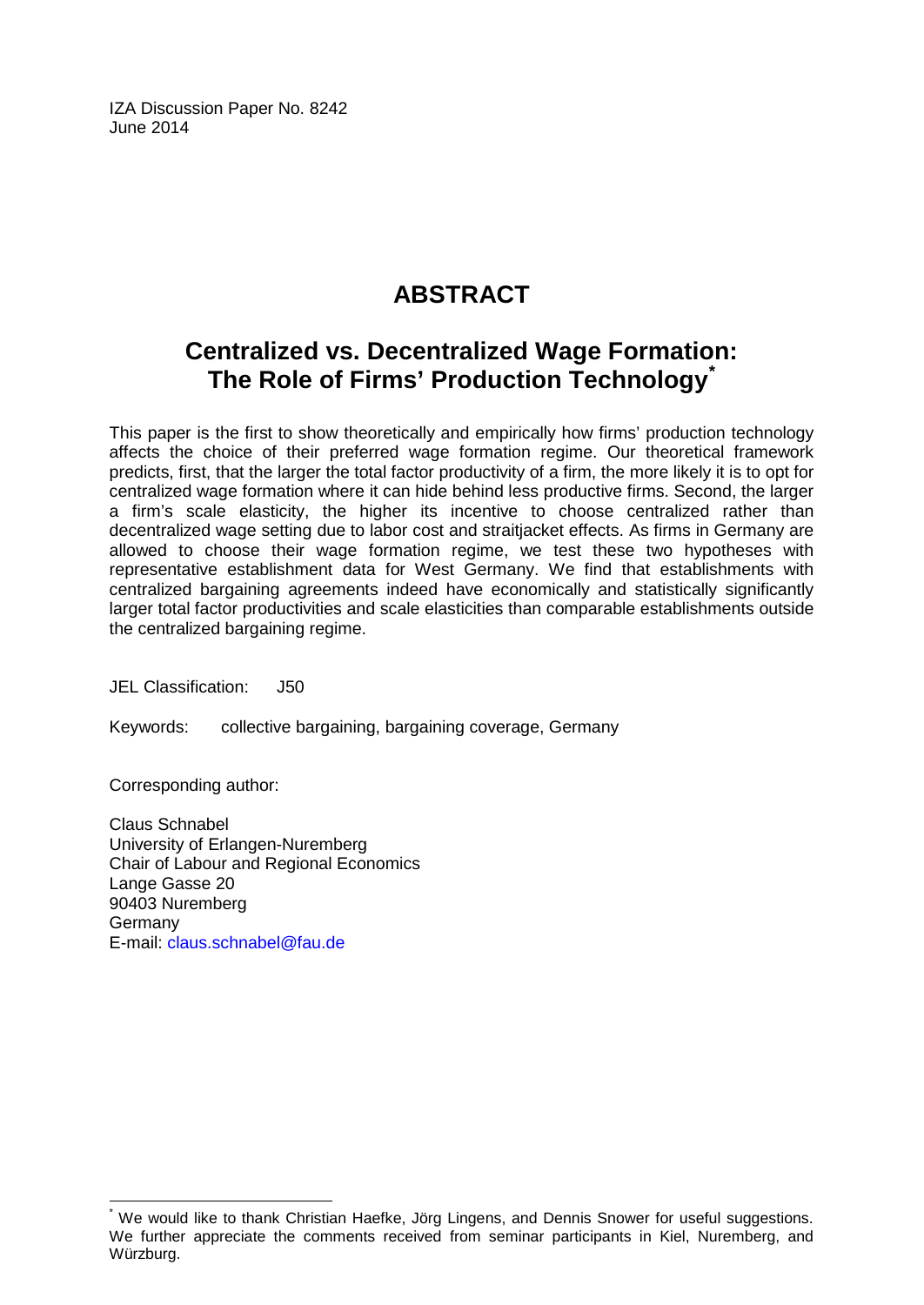## 1 Introduction

Although collective bargaining at different levels is the predominant wage formation mechanism in most continental European and various other countries, the economic rationale for alternative bargaining regimes is not fully understood yet. From a macroeconomic perspective, [Calmfors and Driffill](#page-24-0) [\(1988\)](#page-24-0) show in a seminal paper that centralized wage bargaining agreements may internalize various types of externalities that arise from decentralized wage setting at firm level since bargaining parties at central level cannot escape negative macroeconomic effects such as unemployment (see also [Danthine and Hunt, 1994\)](#page-24-1). If the gains from such an internalization are sufficiently large, centralization will emerge as the preferred wage-setting arrangement (for a review of this strand of literature, see [Flanagan, 2003\)](#page-24-2). [Boeri and Burda](#page-24-3) [\(2009\)](#page-24-3) argue from an institutional perspective that in countries with larger firing costs collective bargaining agreements rather than decentralized wage setting may be the preferred option for a large share of workers and firms. But why is it that in a country with the same institutions applying to all actors some firms choose to be part of a centralized collective bargaining agreement while others do not? A number of papers have tried to interpret the preferred level of wage setting as an explicit decision by individual firms, taking into account various aspects such as transaction costs, asymmetric information, flexibility in work organization and pay, dampening competition by imposing similar wages, and power factors (see, e.g., [Ramaswamy and Rowthorn, 1993;](#page-25-0) [Freeman and Gibbons, 1995;](#page-24-4) [Lindbeck and Snower,](#page-25-1) [2001;](#page-25-1) [Arrowsmith](#page-24-5) et al., [2003;](#page-24-5) [Zagelmeyer, 2004\)](#page-25-2). In this microeconomic perspective, those firms for which the advantages of decentralization (such as tailoring wages to the specific situation of the firm, higher employer bargaining power, and increased firm flexibility) outweigh the amenities of traditional centralized bargaining (such as lower transaction costs and taking wages out of competition) opt for decentralized wage setting at the firm level [\(Schnabel](#page-25-3) et al., [2006\)](#page-25-3).

Our paper contributes to the literature by offering new theoretical hypotheses how heterogeneous production technology across firms affects their choice for centralized or decentralized wage formation. In our theoretical model (Section 2), we argue that firms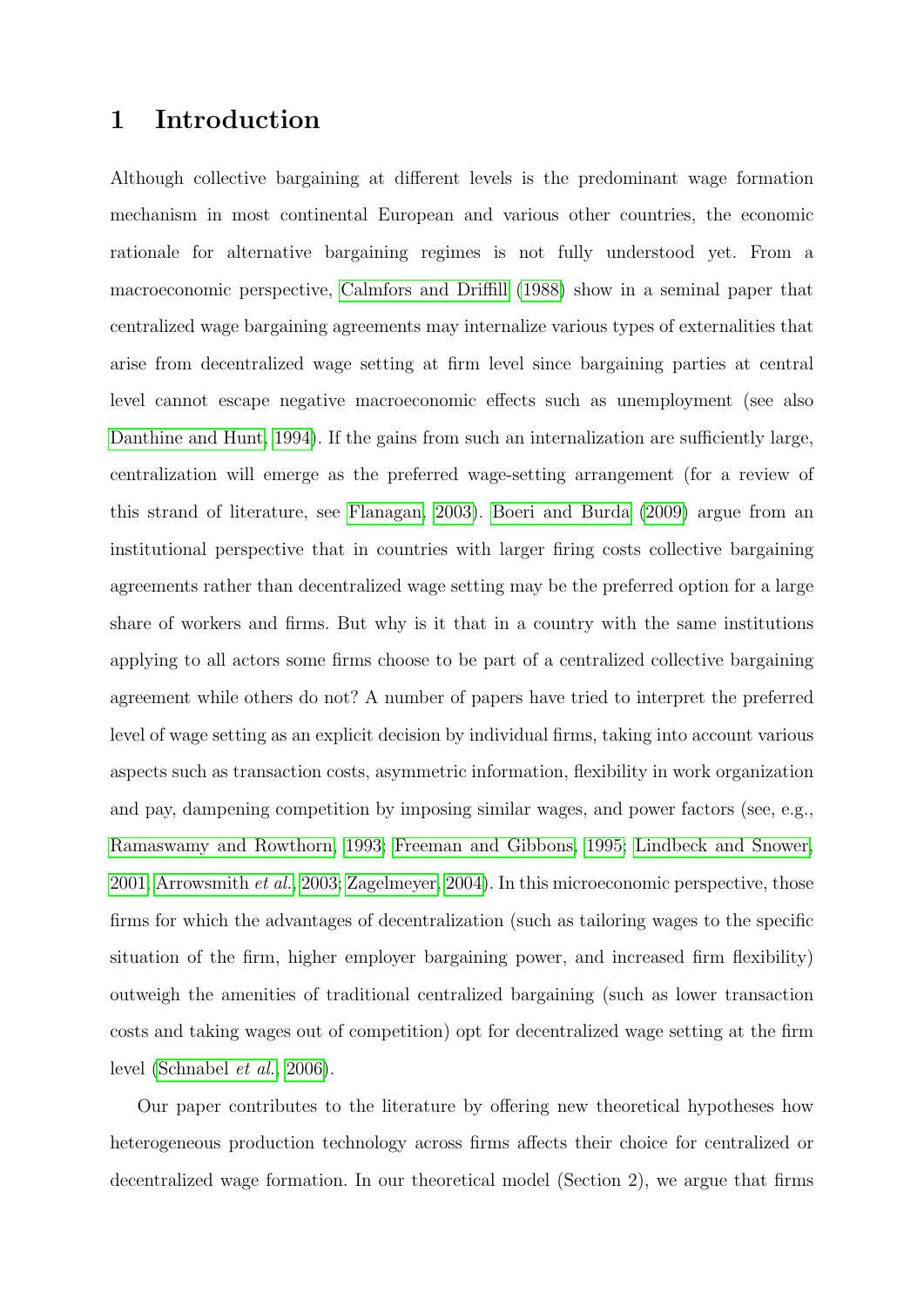with larger total factor productivity and larger scale elasticities are *ceteris paribus* more likely to opt for centralized wage formation. We assume that the centralized wage does not react to firm-specific outcomes but is rather based on some industry average or some other aggregate reference point. This allows us to show three theoretical effects which affect firms' choice of the optimal wage formation regime. First, under centralized wage formation firms with larger total factor productivity have the possibility to hide behind the sector-level average ("hide effect"). Thus, those firms' profitability increases compared to decentralized wage formation.<sup>[1](#page--1-0)</sup> Second, for a given wage (e.g. determined by centralized wage formation) a firm with a lower scale elasticity faces larger labor costs per unit of production ("labor cost effect"). Thus, a lower scale elasticity makes it more likely that firms prefer decentralized over centralized wage formation, as the former takes this lower scale elasticity into account. Third, while all previous effects have been derived in a pure static environment, there is an additional dynamic effect. When firms are subject to aggregate fluctuations and face some short-run price rigidity, scale elasticities matter even more.[2](#page--1-0) A smaller scale elasticity means that firms face a steeper marginal cost curve (in terms of firm-specific output). With steeper marginal costs, centralized wage formation may form a straitjacket ("straitjacket effect") because it does not allow firm-specific wage adjustments.[3](#page--1-0)

The "straitjacket effect" becomes very intuitive when comparing a constant returns to scale firm to a decreasing returns firm. The constant returns firm faces marginal costs that are independent of the production quantity. Thus, even under uncertainty, it has a constant mark-up over the centralized wage. By contrast, the decreasing returns firm faces an upward-sloping marginal cost curve. Thus, under centralized wage formation, the firm

 $\overline{1}$  [Boeri and Burda'](#page-24-3)s [\(2009\)](#page-24-3) model hypothesizes that firms which employ workers in the upper part of the skill distribution would prefer the collective bargaining agreement. Although the outcome of [Boeri and Burda'](#page-24-3)s and our model may be observationally equivalent under some circumstances, the economic rationale is very different. In addition, we provide an empirical test and condition on the skill composition of firms' workforces.

<sup>&</sup>lt;sup>2</sup> For evidence in favor of short-run price rigidities in the Euro zone, see for example [Altissimo](#page-24-6) *et al.* [\(2006\)](#page-24-6).

<sup>&</sup>lt;sup>3</sup> This result is complementary to the theoretical results by [Jimeno and Thomas](#page-25-4) [\(2013\)](#page-25-4) who show that sectoral-level bargaining agreements and the associated wage compression lead to higher unemployment. In contrast to us, [Jimeno and Thomas](#page-25-4) use a search and matching model with idiosyncratic shocks and do not model different production technologies explicitly.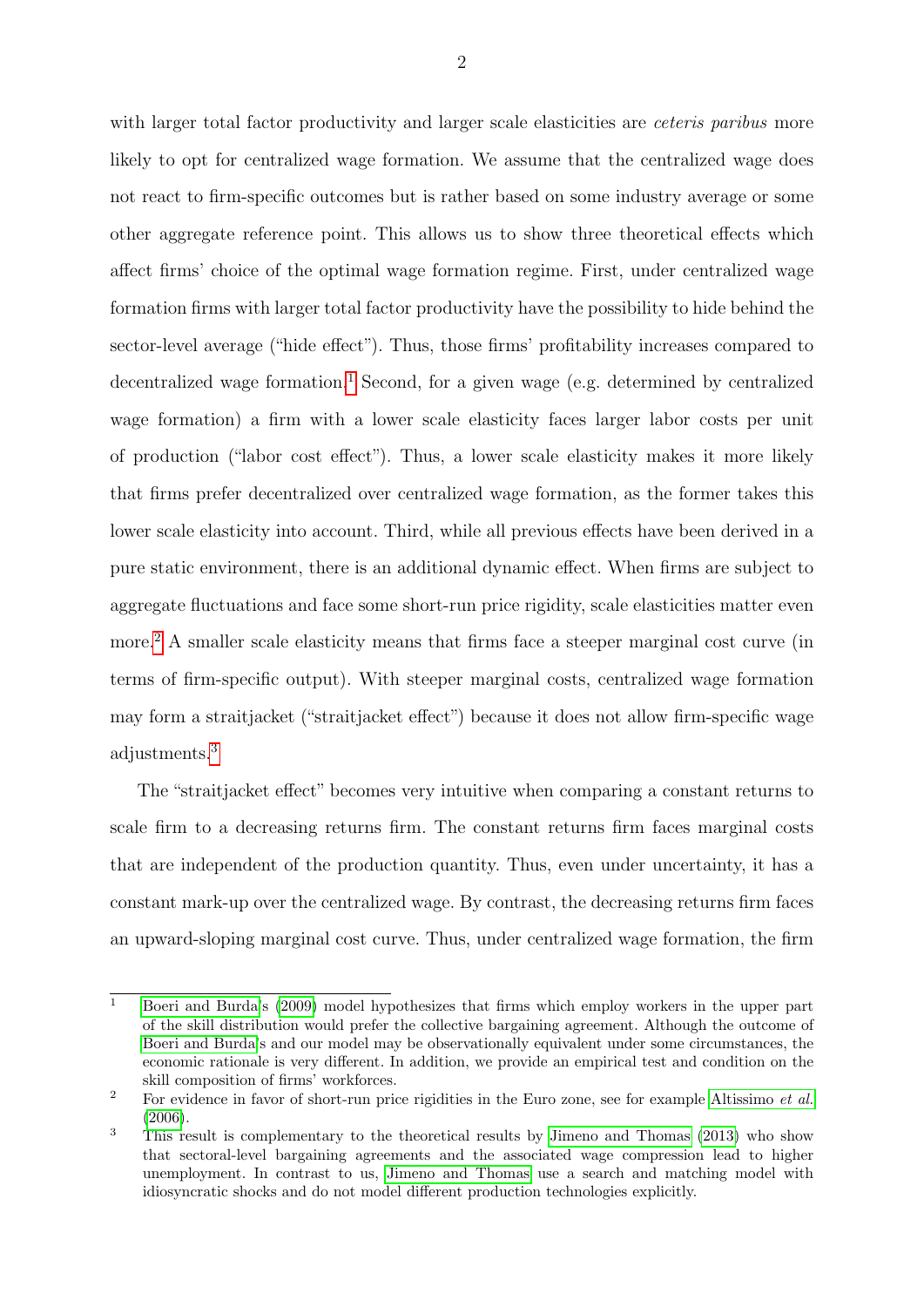may become unprofitable when hit by a firm-specific demand shock. This is not the case under decentralized wage formation where the wage adjusts to firm-specific marginal cost fluctuations. Similar to the labor cost effect, the straitiacket effect makes it more likely for firms with lower scale elasticities to opt for decentralized wage formation.

Thus, our simple theoretical model unambiguously predicts that firms with larger total factor productivity and larger scale elasticities are ceteris paribus more likely to opt for centralized bargaining. We argue that German institutions offer an exceptional case for testing these theoretical hypotheses (Section [3\)](#page-10-0). German labor law allows firms to choose whether they want to be part of a centralized collective bargaining agreement or not, and we present evidence that although a large number of firms are covered by multi-employer agreements at sectoral level, many firms prefer wage setting at the firm level.

We put our theory to the test with data from the IAB Establishment Panel (Section 4), a representative annual survey of about 16,000 German establishments with information on firms' bargaining status as well as on revenues/value added, labor input, and investment. Fixed-effects estimations of production functions for the period 1996 to 2010 confirm our two theoretical hypotheses. First, establishments which are covered by centralized bargaining agreements at sectoral level have substantially larger scale elasticities, i.e. the estimated sum of the coefficients of a Cobb–Douglas production function is economically and statistically significantly different from that of establishments which choose some local arrangement at firm level (either firm-level bargaining or individual wage setting). Second, establishments with a larger total factor productivity are significantly more likely to be covered by centralized bargaining.

Our results are important for several reasons. Our simple theoretical framework (supported by the empirical evidence for Germany) is the first to offer a systematic and intuitive answer for how production technologies and wage formation mechanisms interact.[4](#page--1-0) Furthermore, since in Germany firms may choose their preferred bargaining

<sup>&</sup>lt;sup>4</sup> That (changes in) work organization and technology may play a role for collective bargaining agreements has been noted before. See, e.g., [Lindbeck and Snower](#page-25-1) [\(2001\)](#page-25-1) who stress the increasing importance of multi-tasking favoring decentralized wage setting. [Ortigueira](#page-25-5) [\(2013\)](#page-25-5) argues that equipment-specific technical progress and equipment–skill complementarity combined with the unemployment benefit program have affected centralized wage bargaining in Sweden.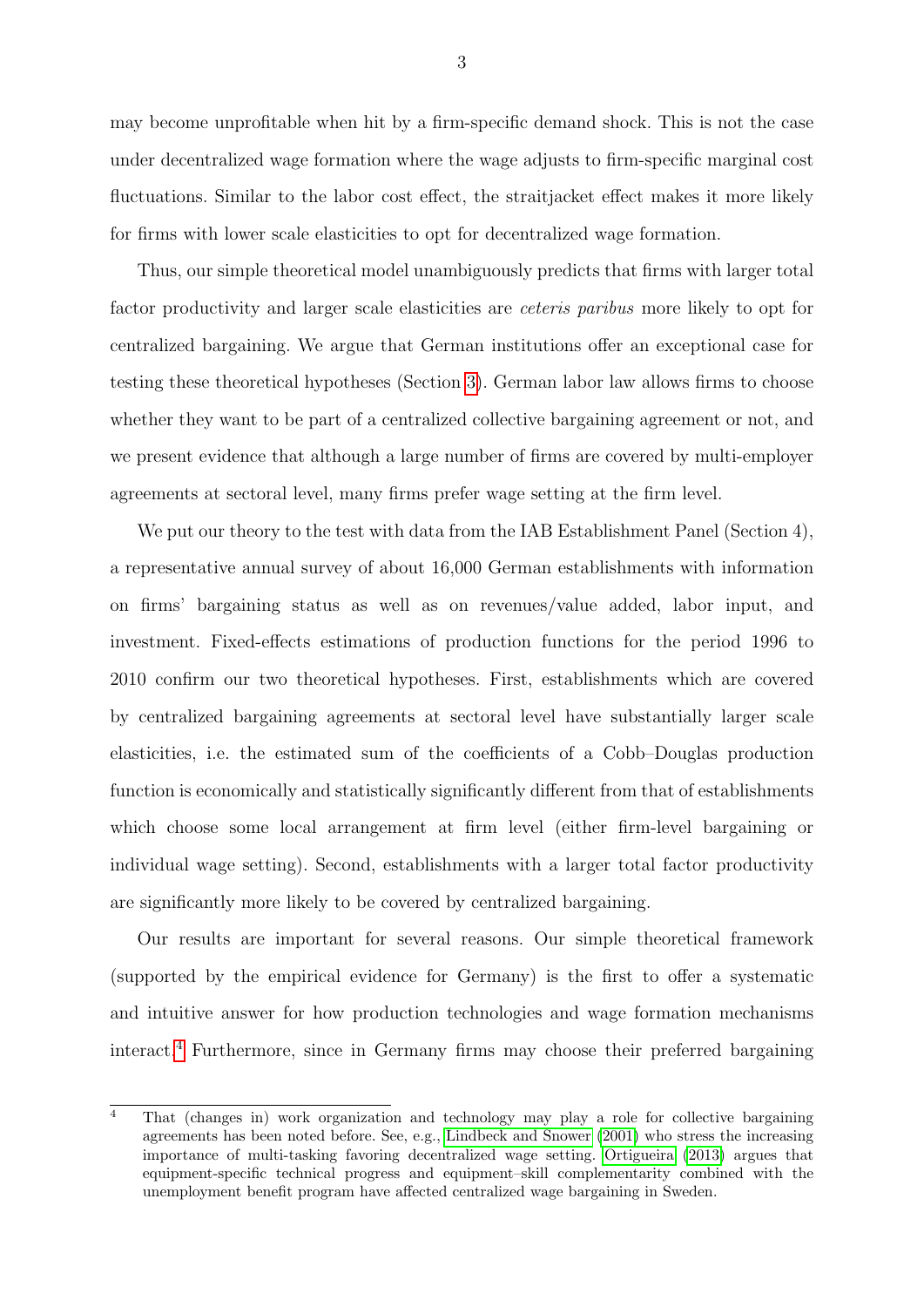regime (and thus opt out of centralized bargaining as recommended by [Jimeno and](#page-25-4) [Thomas, 2013\)](#page-25-4), this provides interesting policy-relevant insights for other countries where opting out of the centralized wage formation regime is not possible (yet). Our work suggests that opting out is particularly important for firms and sectors with low total factor productivity and low scale elasticities.

## <span id="page-6-0"></span>2 Theoretical Model

We provide a model that allows us to analyze firms' rationale to determine wages on the centralized or decentralized level. We assume that firms are heterogeneous in terms of their production functions (i.e. they differ in terms of the total factor productivity and the scale elasticity) and that the production function is fixed for a firm's entire life span. Thus, technology is a primitive of the economy and impossible to change for an existing firm. There are various reasons why heterogeneous firms with different production functions (e.g. high and low productivity firms) may coexist, such as segmented submarkets, deviations from perfect competition on the product market, convex costs of attracting additional workers, or overhead costs that increase convexly with firm size. However, a detailed general equilibrium analysis of the coexistence and entry/exit of different technology firms is beyond the scope of our paper. Instead, we analyze the rationale of firms with different production technologies to join the centralized bargaining agreement from a pure partial equilibrium perspective. Afterwards, we analyze empirically whether the coexistence of these different firms can be found in the data and whether the chosen bargaining regimes follow the patterns predicted by our model.

Suppose a firm producing a good from its homogenous labor input with  $q(n) = a n^{\alpha}$ , where  $0 < \alpha \leq 1$  denotes its scale elasticity and a its total factor productivity.<sup>[5](#page--1-0)</sup> To produce some quantity q, it thus needs labor input  $n(q) = (q/a)^{1/\alpha}$  and pays labor costs  $wn(q)$ , where w is the wage paid by the firm. With respect to the wage paid by the firm we consider two polar cases: Either the firm is covered by a centralized bargaining

<sup>5</sup> It is straightforward to include capital as a second production factor in this model, though doing so complicates exposition. For expository simplicity, we will therefore stick to the simple case with labor as the single factor of production here and sketch the more general model in Appendix [A.](#page-20-0)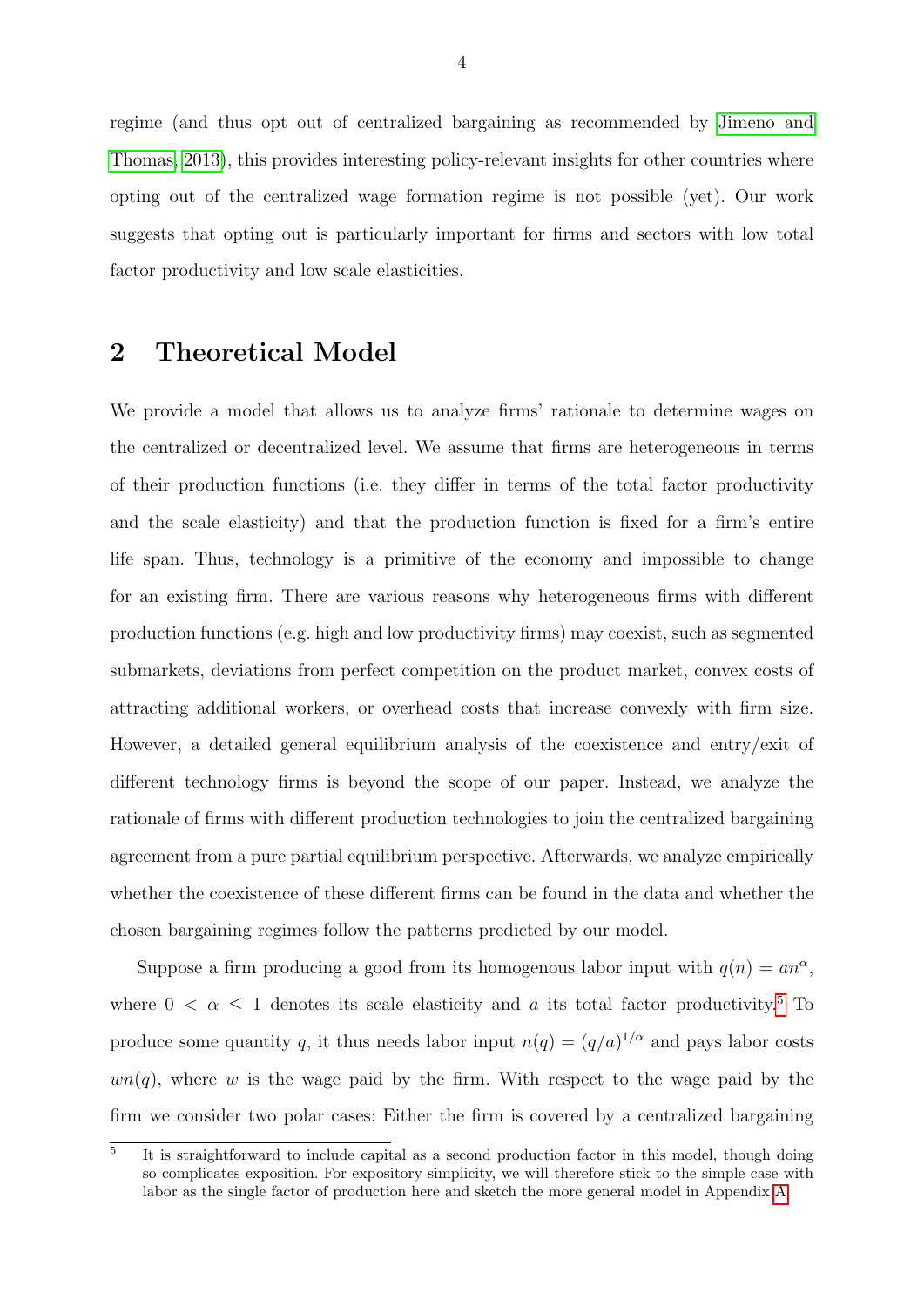agreement, or wages are set decentrally at the firm level (by negotiating with a union or directly with employees). Under centralized bargaining, the wage is some fixed  $\bar{w}$ . The underlying assumption is that the firm is small relative to the entire sector. Thus, the centralized wage does not react to firm-specific variations. In the opposite polar case, under decentralized wage setting the wage is pinned down at the firm's marginal revenue product of labor  $w(q) = (1 - 1/\eta)pq'(n(q)) = (1 - 1/\eta)p\alpha a n(q)^{\alpha-1}$  with  $\eta \equiv -q'p/q$ denoting the price elasticity of the firm's demand.<sup>[6](#page--1-0)</sup>

Assume next that there are fixed transaction costs, which may be functions of firms' observable characteristics, that differ in both regimes with the transaction costs under centralized bargaining being lower than under decentralized wage setting,  $T_C < T_D$ . The firm's total costs is therefore the sum of total labor costs and transaction costs. So the firm's cost functions under centralized bargaining  $C<sub>C</sub>(q)$  or decentralized wage setting  $C_D(q)$ , respectively, are:

<span id="page-7-0"></span>
$$
\begin{cases}\nC_C(q) = \bar{w} \left(\frac{q}{a}\right)^{1/\alpha} + T_C \qquad \text{(centralized bargaining)}\\
C_D(q) = \left(1 - \frac{1}{\eta}\right) p \alpha q + T_D \quad \text{(decentralized wage setting)}\n\end{cases}
$$
\n(1)

Note that the cost function under centralized bargaining is strictly convex and thus exhibits increasing marginal costs if the firm's production technology is subject to decreasing returns to scale, i.e.  $\alpha$  < 1, whereas it is linear under decentralized wage setting no matter what the firm's returns to scale are.

Consider now the choice of the firm whether to join a centralized bargaining agreement. Let us start with the case where firms are not subject to any type of aggregate or idiosyncratic uncertainty. For a given firm-specific output, the firm will join an agreement iff its costs under centralized bargaining are lower than under decentralized wage setting, i.e.  $C_C(q) < C_D(q)$ <sup>[7](#page--1-0)</sup> In other words, the firm will opt for centralized bargaining iff the

 $\overline{6}$  As a relaxation to this extreme case we could also think of firm-level bargaining rather than individual wage setting with the firm's wage  $\tilde{w}(q)$  being responsive to its output level where  $w'(q) < \tilde{w}'(q) < \bar{w}'(q) = 0$ . In any case we would have a firm-level wage decreasing in the firm's output, which is actually all that is needed for the following reasoning to hold.

<sup>7</sup> Obviously, the optimal firm-specific output is not independent of the wage formation regime. For illustration purposes, we show our results for a given output. The effects would be augmented,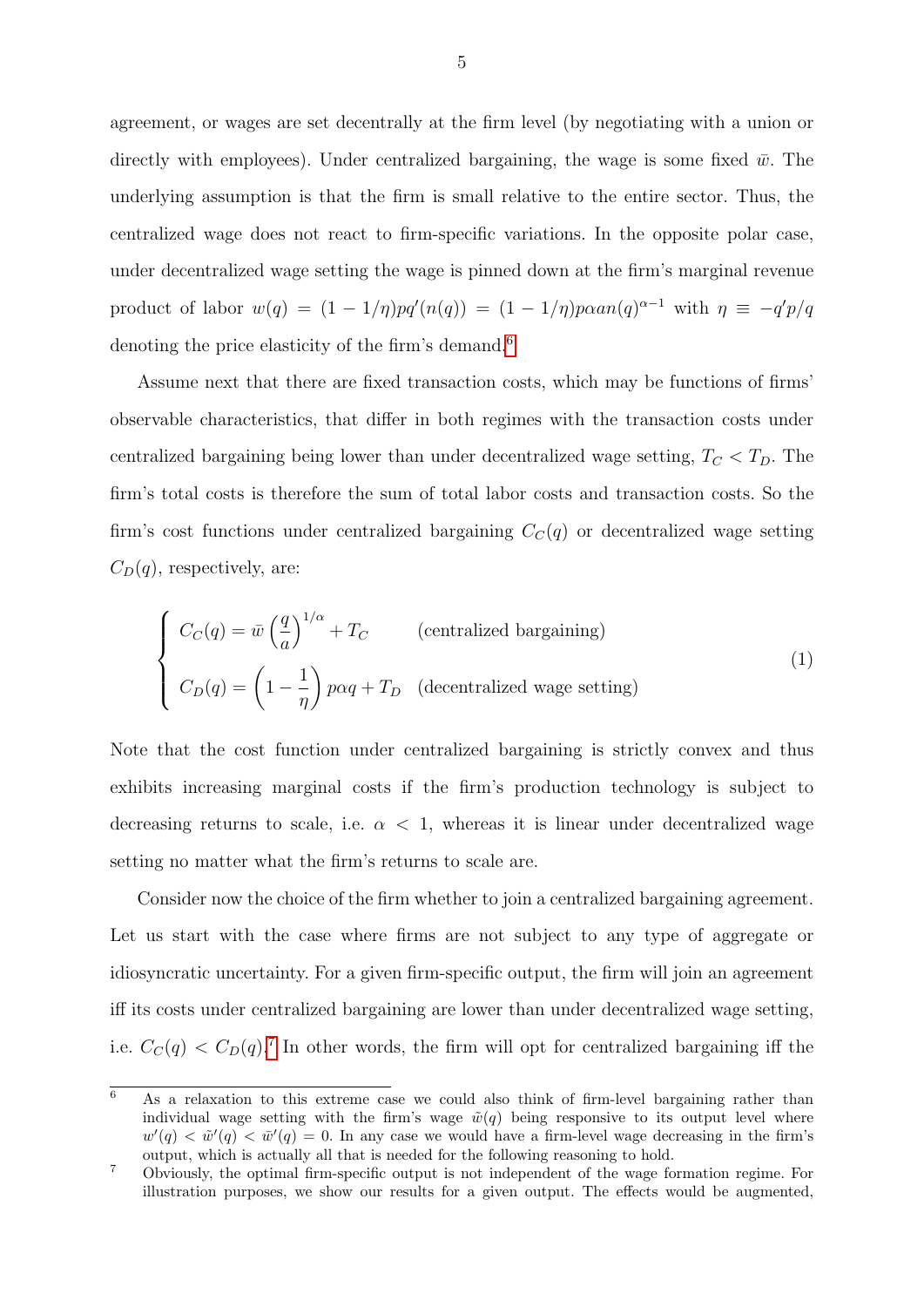savings in transaction costs from bargaining centrally are larger than the associated rise in labor costs from doing so. Using [\(1\)](#page-7-0) we thus arrive at

<span id="page-8-0"></span>
$$
T_D - T_C > \bar{w} \left(\frac{q}{a}\right)^{1/\alpha} - \left(1 - \frac{1}{\eta}\right) p\alpha q.
$$
\n<sup>(2)</sup>

Our core question now is: How does the decision for centralized bargaining depend on firms' production technology? We assume that firms differ in production technology in terms of the scale elasticity  $\alpha$  and total factor productivity a. To arrive at unambiguous results, we will abstract from the (empirically uninteresting and irrelevant) case with  $q/a = n^{\alpha} < 1$ , i.e.  $n < 1$ , and thus impose that firms employ at least one worker. In the following, we will distinguish three different effects of production technology on firms' decision to join centralized bargaining which we term (i) the "hide effect", (ii) the "labor cost effect", and (iii) the "straitjacket effect".

First, consider firms differing in their total factor productivity  $a$ . If  $a$  increases, this reduces a firm's labor costs under centralized bargaining (i.e. the first term on the right-hand side of [\(2\)](#page-8-0)) and centralized bargaining becomes more attractive, *ceteris paribus*. The reason for this is that the centralized wage does not depend on this single firm's productivity level but is set outside the firm reflecting some weighted average of the productivities of the firms inside the centralized bargaining agreement.<sup>[8](#page--1-0)</sup> It therefore allows a high-productivity firm to hide behind the centralized wage, whereas under decentralized wage setting this firm's wage would directly reflect its productivity. According to this "hide effect", there is a threshold value  $\tilde{a}$ , and all firms with  $a > \tilde{a}$  join the centralized bargaining agreement while all firms with  $a \leq \tilde{a}$  opt for firm-level wage setting.<sup>[9](#page--1-0)</sup>

though, when considering output differences under different wage formation regimes. Assume a firm for which the decentralized regime is optimal and which produces  $q<sub>D</sub>$  in this regime. If it were forced to switch to centralized wage formation, it would produce some output  $q_C < q_D$ . Under monopolistic competition on the product market, firms set their price as a mark-up over marginal costs. Thus, a reduction of the output reduces overall profits and renders the centralized wage formation regime even less favorable.

<sup>&</sup>lt;sup>8</sup> We are agnostic on how the wage  $\bar{w}$  in the sectoral agreement emerges. The crucial assumption needed for our argument to hold is that the centralized wage depends less on a single firm's productivity than the wage under decentralized wage setting. For Germany, [Gurtzgen](#page-25-6) [\(2009\)](#page-25-6) provides empirical ¨ evidence that centralized wage bargaining is associated with a lower responsiveness of wages to firm-specific conditions than local wage setting.

<sup>&</sup>lt;sup>9</sup> Although we are probably the first to formally model this "hide effect", the possibility of hiding behind a centralized agreement oriented towards the less productive (and usually smaller) firms in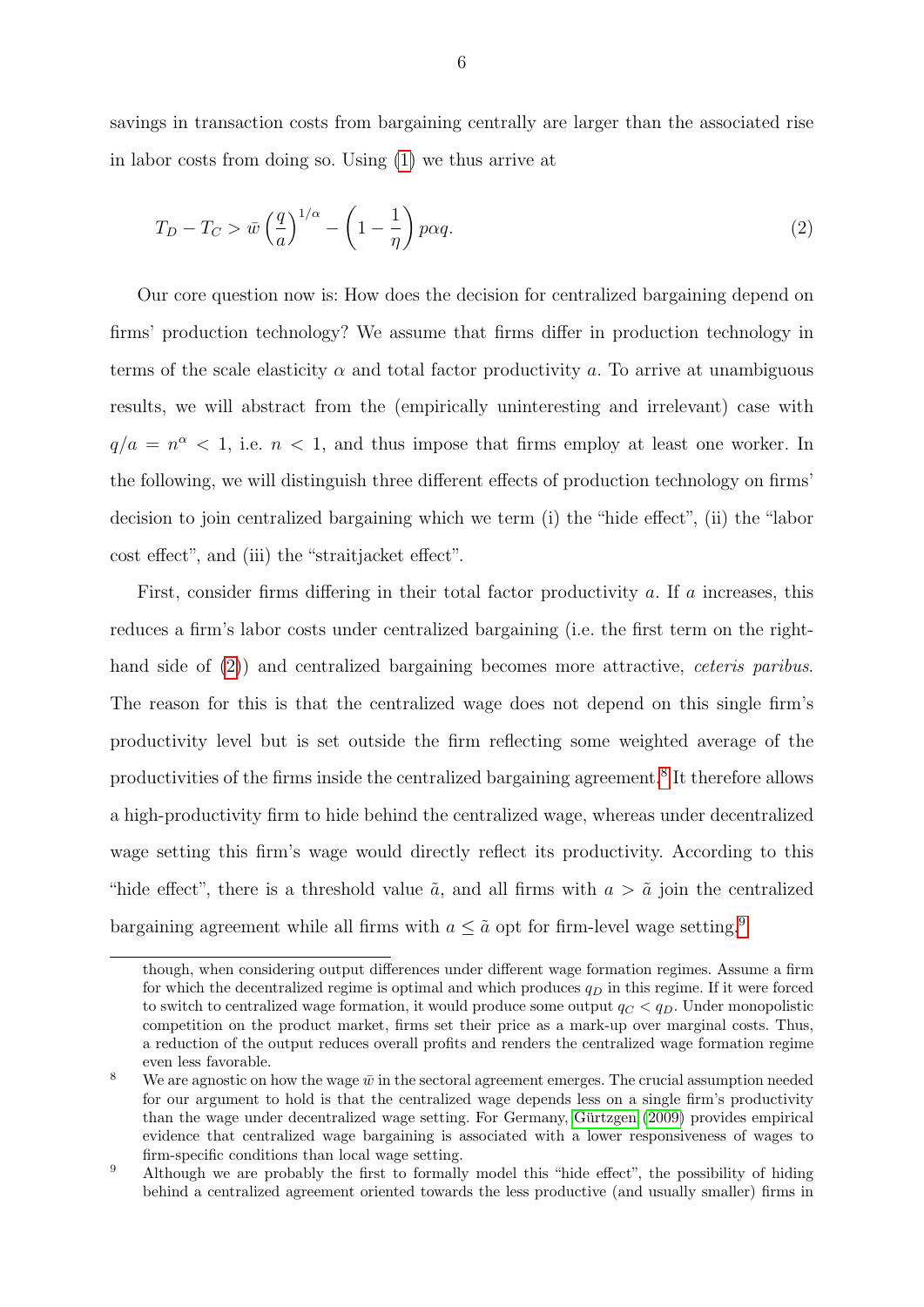Second, turn to heterogeneities in the other dimension of the production technology, namely differences in the scale elasticity  $\alpha$ . If  $\alpha$  decreases, the labor costs under centralized bargaining rise (i.e. the first term on the right-hand side of [\(2\)](#page-8-0)) and the labor costs under decentralized bargaining fall (i.e. the second term on the right-hand side of [\(2\)](#page-8-0)) so that centralized bargaining becomes less attractive, ceteris paribus. These two reactions reflect that (i) under centralized bargaining the firm's cost function becomes more convex thereby raising labor costs while (ii) under decentralized wage setting the firm's marginal revenue product and thus its wage drop thereby lowering labor costs. According to this "labor cost effect", a lower scale elasticity renders centralized bargaining more costly relative to decentralized wage setting.

Third, when additionally allowing for fluctuating output, there is also a "straitjacket effect" related to the convexity of the firm's cost function under centralized bargaining and decreasing returns to scale, i.e.  $\alpha < 1$ , adding to the "labor cost effect". To show this, assume that firms face mean-zero random demand shocks and that their output price is fixed at some level  $\bar{p}$ <sup>[10](#page--1-0)</sup> Due to the convexity of the cost function, i.e. increasing marginal costs, demand fluctuations raise expected costs under centralized bargaining. We therefore get

$$
E[C_C(q)] > C_C(E[q]) = C_C(q),\tag{3}
$$

where increases in expected costs become more pronounced if the scale elasticity  $\alpha$  is lower. In other words, the lower is  $\alpha$ , the steeper is the firm's marginal cost curve under centralized bargaining and the more costly fluctuating demand gets. On the other hand, expected costs stay constant under decentralized wage setting because the cost function

an industry has been recognized before in the industrial relations literature (see, e.g., [Kohaut and](#page-25-7) [Schnabel, 2003\)](#page-25-7). In a case study of a large firm in the German metalworking industry, [Arrowsmith](#page-24-5) [et al.](#page-24-5) [\(2003\)](#page-24-5) report that the firm is committed to centralized bargaining because it feels that the powerful metalworkers' union would achieve more when bargaining at the firm level.

 $10$  For expositional simplicity, we choose fixed prices as a shortcut here. In Appendix [B,](#page-21-0) we demonstrate that the same conclusions hold under price rigidities as those generated by Taylor contracts.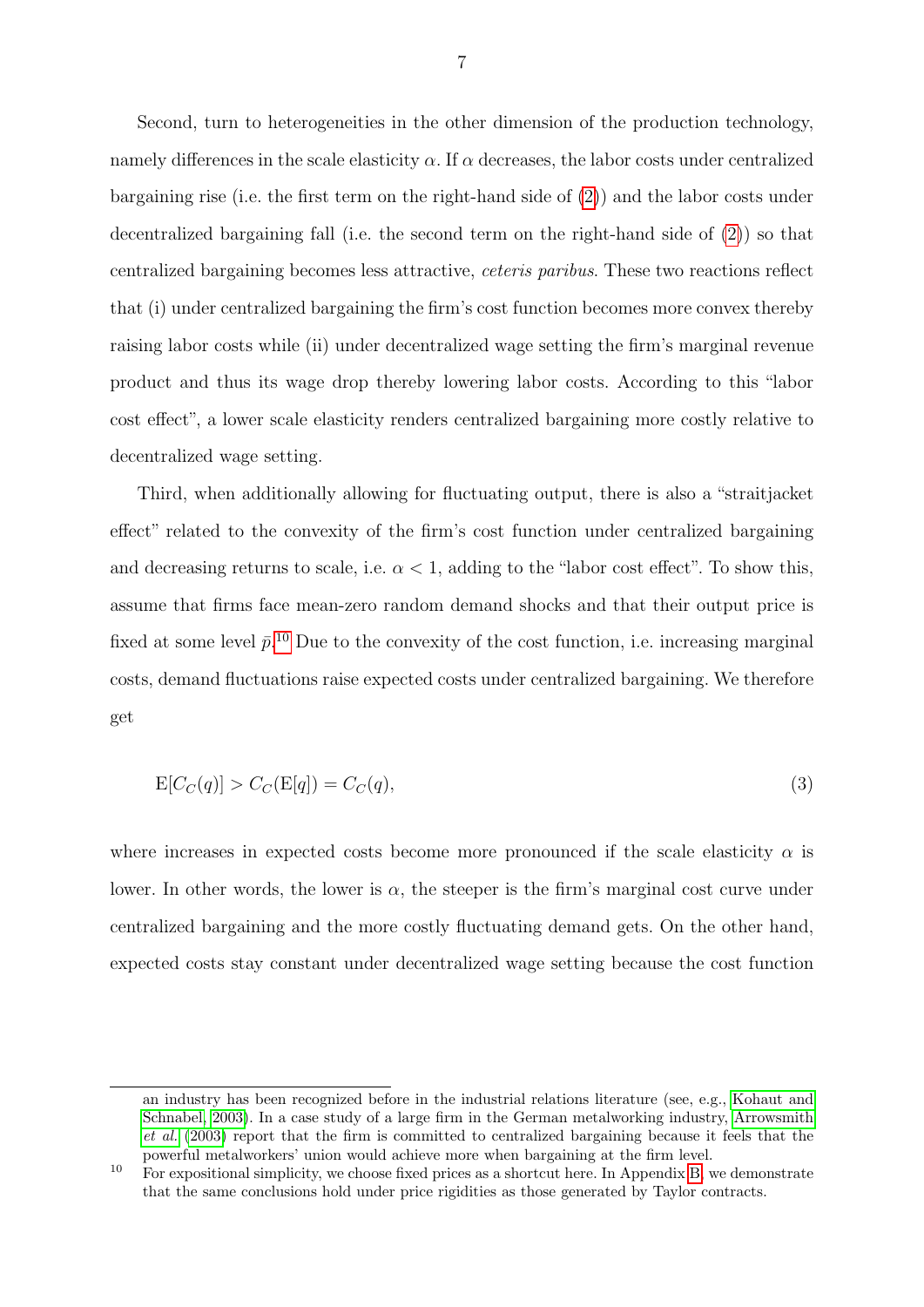is linear in this case,

$$
E[C_D(q)] = C_D(E[q]) = C_D(q). \tag{4}
$$

In a nutshell, the "straitjacket effect" states that centralized bargaining agreements put additional costs on firms when coping with firm-specific fluctuating demand. As the "straitjacket effect" adds to the "labor cost effect" and is magnified by more fluctuating demand, under sufficient demand fluctuations we arrive at a threshold value for the scale elasticity  $\tilde{\alpha}$  with all firms with  $\alpha > \tilde{\alpha}$  opting for centralized bargaining and all firms with  $\alpha \leq \tilde{\alpha}$  for firm-level wage setting.

Taken together, we can derive the following two hypotheses. (i) We expect firms opting for centralized bargaining to show a higher average scale elasticity for two reasons: The higher is the scale elasticity, the flatter is the marginal cost curve under centralized bargaining and the cheaper centralized bargaining gets ("labor cost effect"); and the flatter the marginal cost curve, the less likely it is that a centralized bargaining agreement becomes a straitjacket under fluctuating firm-level demand ("straitjacket effect"). (ii) We expect firms opting for centralized bargaining to have a higher average total factor productivity. This holds because centralized bargaining is more attractive for highproductivity firms as the bargained wage reflects some weight of productivities of those firms within the agreement ("hide effect"). These two hypotheses will be tested with German establishment data in Section 4. As firms' transactions costs cannot be directly observed and are likely to depend on many factors, our empirical strategy will employ a fixed-effects estimator controlling for time-invariant unobserved firm heterogeneity on top of controls for observables.

#### <span id="page-10-0"></span>3 Institutional Background

In Germany, the constitutionally protected principle of bargaining autonomy gives (organizations of) employers and employees the right to regulate wages and working conditions without state interference. Firms have three options for wage setting: First,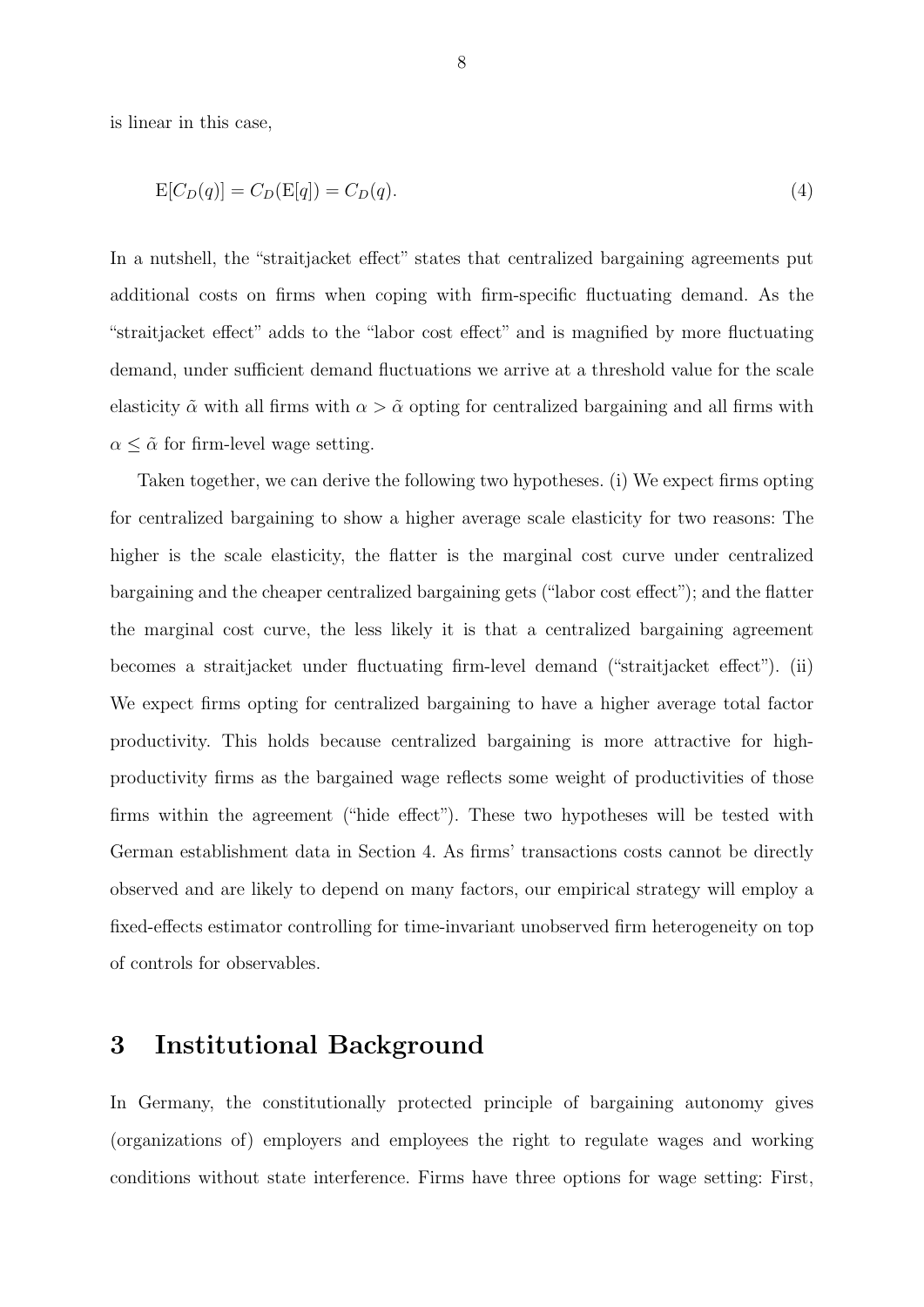they may apply collective agreements negotiated at sectoral level between employers associations and trade unions. While these sectoral negotiations mostly take place in regional bargaining districts, the regional negotiations within one sector are closely coordinated by the officials of the appropriate sectoral trade union and employers association, so that variations between them are small. Collectively agreed norms are minimum terms, which means that firms covered by collective agreements cannot undercut upon these terms and conditions (unless specifically allowed to do so in "opening clauses" for cases of emergency). Second, firms may conduct bargaining at firm level with a union (but not with a works council), resulting in a firm-specific agreement. Collective agreements at firm or sectoral level are legally binding and they are usually applied to the entire workforce in a firm or sector, not only to union members. Third, firms may decide not to make use of collective bargaining and rather lay down their wages and working conditions in labor contracts settled individually with employees.

In terms of our theoretical model, the first option (i.e. a collective agreement at sectoral level) is equivalent to centralized collective bargaining that does not take account of firm characteristics and conditions. Options 2 and 3 represent two ways of decentralized wage formation, by negotiating either with a union or directly with employees, which both enable firms to tailor wages and working conditions to their specific economic situation. Note that even if a strong union and a heavily unionized workforce coerce a firm to conclude a collective agreement, the firm is still free to choose either a sector-level or a firm-level agreement, in such a way opting for centralized or decentralized wage setting. In contrast, even if its workforce is not heavily unionized (yet) a highly productive and profitable firm may choose to join a centralized collective agreement and hide there in order to avoid that its workforce starts unionizing and extracting firm-specific rents.

The presence and coverage of these three bargaining regimes in our sample are shown in Table [1](#page-12-0) based on information on West Germany from the representative IAB Establishment Panel described below.[11](#page--1-0) It can be seen that in 2010, the final year of

 $\overline{11}$  We concentrate on West Germany since post-communist East Germany has a completely different history of wage formation where the state was setting wages and no collective or individual bargaining was possible. Related to this, it is unclear whether the transformation process of East Germany from a socialist planned economy to a market economy was completed in the early years covered by our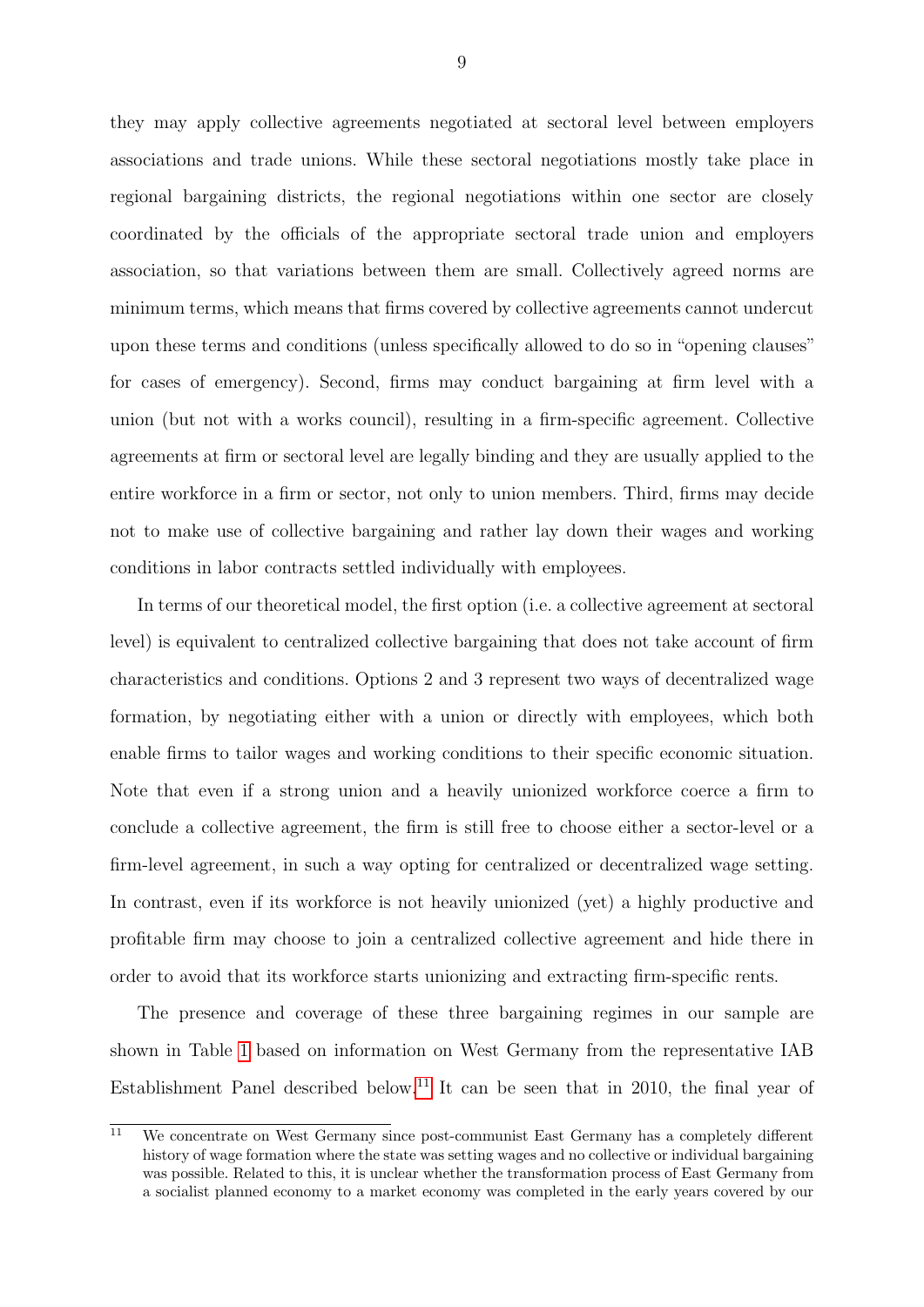our investigation, sectoral-level collective agreements applied in about 33 percent of establishments in the private sector, covering 53 percent of employees. Coverage rates of employees are higher than those of establishments since larger plants are more likely to make use of sectoral collective bargaining. Single-employer collective agreements at firm level were found in just 2 percent of establishments, employing about 7 percent of workers. 65 percent of plants and 40 percent of employees were not covered by a collective agreement, which means that their wages and working conditions were laid down in individual contracts. Coverage rates are a little bit higher in manufacturing which will be in the focus of our empirical analysis. These numbers indicate that unlike the situation in the US or the UK, collective bargaining in Germany is still mainly conducted at the sectoral level (although wage setting at the firm level is gaining ground).<sup>[12](#page--1-0)</sup>

| Establishment<br>size interval | Sector-level<br>collective agreement |                    | Firm-level<br>collective agreement |                    | No collective<br>agreement |                    |
|--------------------------------|--------------------------------------|--------------------|------------------------------------|--------------------|----------------------------|--------------------|
| (number<br>of employees)       | Private<br>Sector                    | Manu-<br>facturing | Private<br>Sector                  | Manu-<br>facturing | Private<br>Sector          | Manu-<br>facturing |
| Less than 50                   | 31.3                                 | 31.6               | 1.8                                | 1.7                | 66.9                       | 66.7               |
| 50 to 199                      | 53.4                                 | 38.7               | 8.2                                | 8.5                | 38.4                       | 52.9               |
| 200 and above                  | 66.5                                 | 65.7               | 10.6                               | 12.6               | 22.9                       | 21.8               |
| All establishments             | 32.6                                 | 33.4               | 2.2                                | 2.7                | 65.2                       | 63.9               |
| All employees                  | 52.6                                 | 56.7               | 7.4                                | 10.8               | 40.0                       | 32.5               |

<span id="page-12-0"></span>Table 1: Collective bargaining coverage in West Germany (percentage of establishments and employees covered in 2010)

Notes: The data set used is the 2010 wave of the IAB Establishment Panel, own calculations using weighted data.

data. Even today bargaining coverage is substantially lower in East than in West Germany (see [Ellguth and Kohaut, 2012\)](#page-24-7).

<sup>12</sup> For a comparison and analysis of collective bargaining structures in Germany and Britain, see [Schnabel](#page-25-3) et al. [\(2006\)](#page-25-3).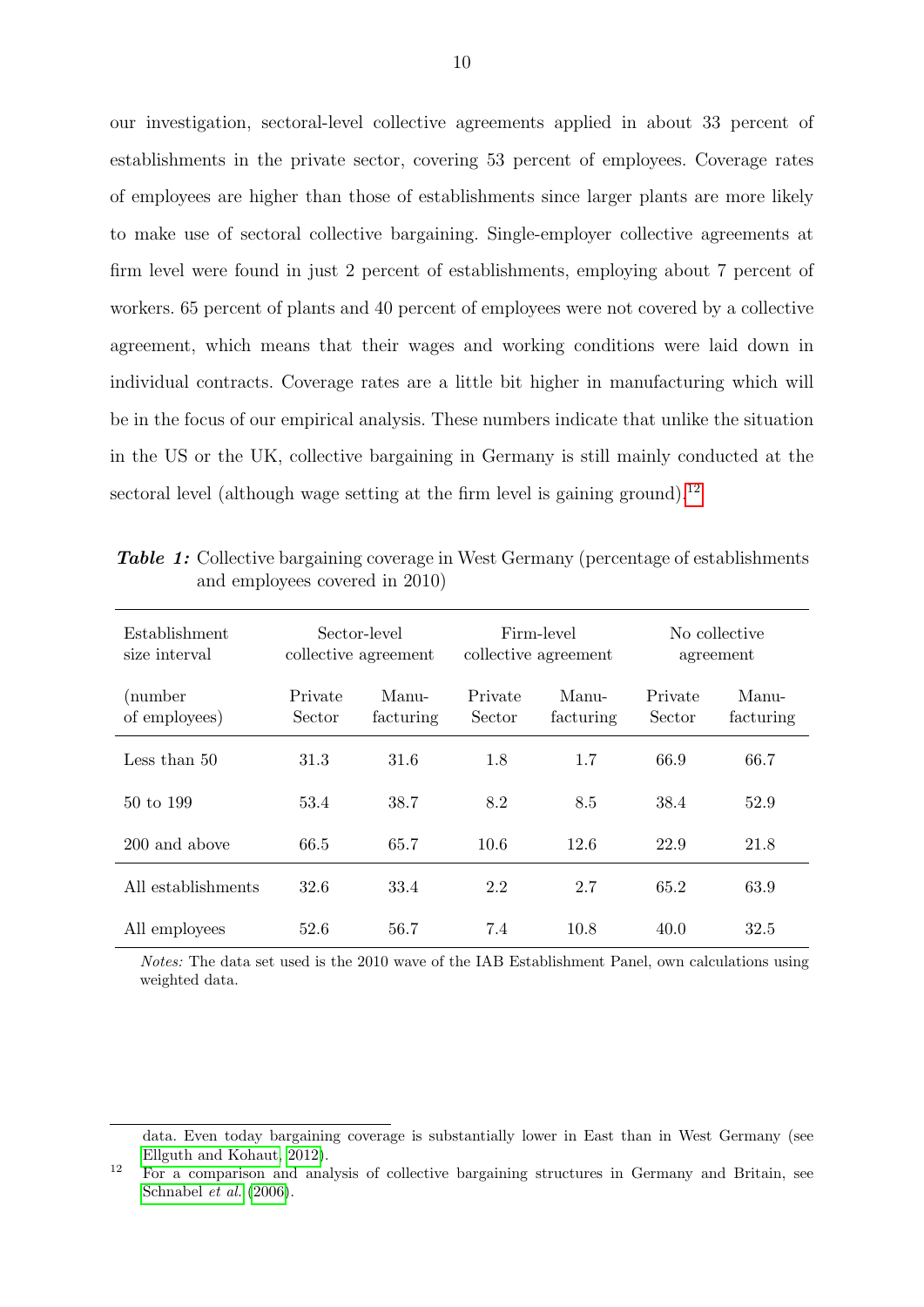#### 4 Empirical Analysis

#### 4.1 Data

We use the IAB Establishment Panel provided by the Institute for Employment Research  $(Institut für Arbeitsmarkt- und Berufsforschung, IAB) of the German Federal Emblovement$ Agency (Bundesagentur für Arbeit).<sup>[13](#page--1-0)</sup> This is a representative sample of plants (not companies) that employ at least one worker covered by social security at the 30th June of a year and comprises all sectors of the German economy. Each year since 1993 (1996), the IAB Establishment Panel has surveyed several thousand plants in West (East) Germany. Response rates of plants which have been interviewed repeatedly exceed 80 percent. The data are collected on the basis of a questionnaire and personal interviews with the owner or managers. We will use information on the number of workers, value added (defined as sales minus the costs of intermediate inputs), capital stock, workforce composition, coverage by sectoral or firm-level collective wage agreements, works council existence, the plant's age and legal status, being a single plant, and exporting activity.[14](#page--1-0)

As information on collective bargaining coverage is fragmentary in the earlier panel waves, we use data encompassing the years 1996 to 2011. Each wave of interviews provides retrospective information on value added in the previous year. Hence, we run our regressions for the years 1996 to 2010. To end up with a sample of comparable plants (in terms of production technology, industrial relations, and the interpretation of value added), we focus on manufacturing plants only. Table [2](#page-14-0) shows definitions and descriptive statistics for plants making use of centralized sector-level bargaining or of decentralized local bargaining (comprising firm-level agreements and no collective agreements).

#### 4.2 Returns to Scale

We test our first hypothesis that plants covered by centralized bargaining agreements have larger scale elasticities by running some standard productivity regressions. To estimate

<sup>&</sup>lt;sup>13</sup> Details about the data are given by Kölling [\(2000\)](#page-25-8) and [Ellguth](#page-24-8) *et al.* [\(2014\)](#page-24-8).<br><sup>14</sup> Capital stock is approximated using the approach outlined in Mueller (2008)

Capital stock is approximated using the approach outlined in [Mueller](#page-25-9) [\(2008,](#page-25-9) [2010\)](#page-25-10).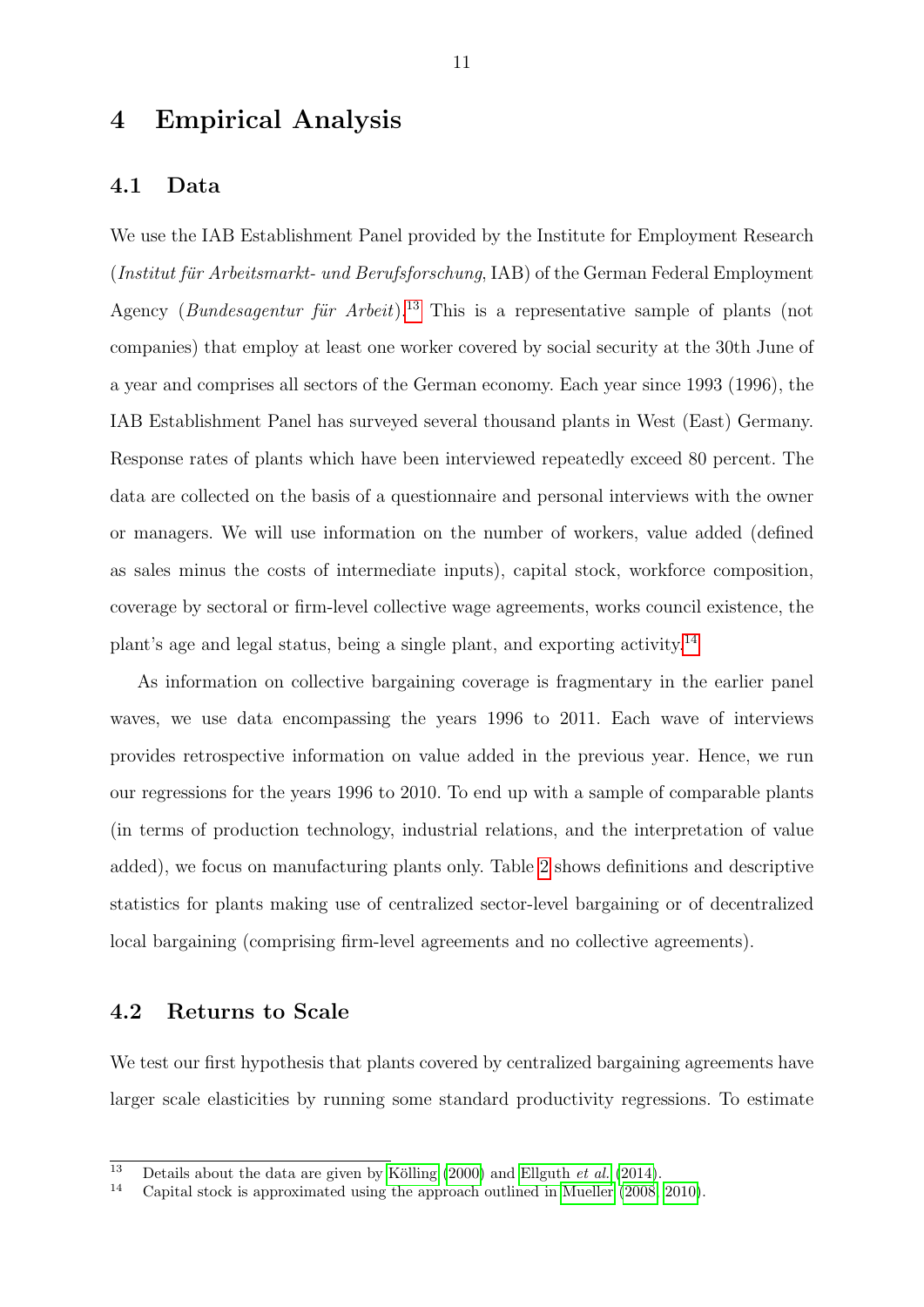<span id="page-14-0"></span>

|                                   | Centralized<br>bargaining |         | Decentralized<br>wage formation |         |
|-----------------------------------|---------------------------|---------|---------------------------------|---------|
| Variable description              | Mean                      | St.dev. | Mean                            | St.dev. |
| Log value added                   | 15.84                     | 2.26    | 14.75                           | 1.87    |
| Log employment                    | 4.90                      | 1.83    | 3.98                            | 1.56    |
| Log capital stock                 | 15.70                     | 2.52    | 14.46                           | 2.15    |
| Percentage of skilled workers     | 62.48                     | 22.68   | 57.57                           | 25.55   |
| Percentage of part-time workers   | 8.75                      | 12.69   | 12.62                           | 16.30   |
| Percentage of apprentices         | 4.88                      | 6.04    | 4.00                            | 5.57    |
| Young plant $(< 5 \text{ years})$ | 0.02                      | 0.15    | 0.05                            | 0.21    |
| Single plant                      | 0.63                      | 0.48    | 0.82                            | 0.38    |
| Limited Liability                 | 0.79                      | 0.40    | 0.79                            | 0.41    |
| Exporter                          | 0.66                      | 0.48    | 0.63                            | 0.48    |
| Observations                      | 7,452                     |         | 4,946                           |         |

Table 2: Descriptive statistics for the regression sample

<span id="page-14-1"></span>Notes: The data set used is the IAB Establishment Panel, 1996–2010. Establishments are West German manufacturing plants.

returns to scale, we use the regression

$$
\log y_{it} = \beta_1 \log n_{it} + \beta_2 \log k_{it} + \mathbf{x}'_{it} \boldsymbol{\gamma} + a_i + e_t + \varepsilon_{it},\tag{5}
$$

where  $y_{it}$  denotes the value added of firm i in period t,  $n_{it}$  its total employment, and  $k_{it}$  its capital stock. Since log employment and log capital enter [\(5\)](#page-14-1) linearly, we arrive at a Cobb– Douglas specification. Furthermore,  $x_{it}$  is a vector of controls comprising the percentages of skilled workers, part-time workers, and apprentices,  $a_i$  is a plant fixed effect,  $e_t$  is a year fixed effect, and  $\varepsilon_{it}$  is the idiosyncratic error component.

The panel character of our data allows us to take unobserved time-invariant plant heterogeneity into account, such as differences in management quality. To get rid of any biases that may stem from such heterogeneity, we estimate equation [\(5\)](#page-14-1) using a fixedeffects within estimator. This estimator uses deviations from the within plant mean of all variables to identify regression parameters. The major advantage of this procedure is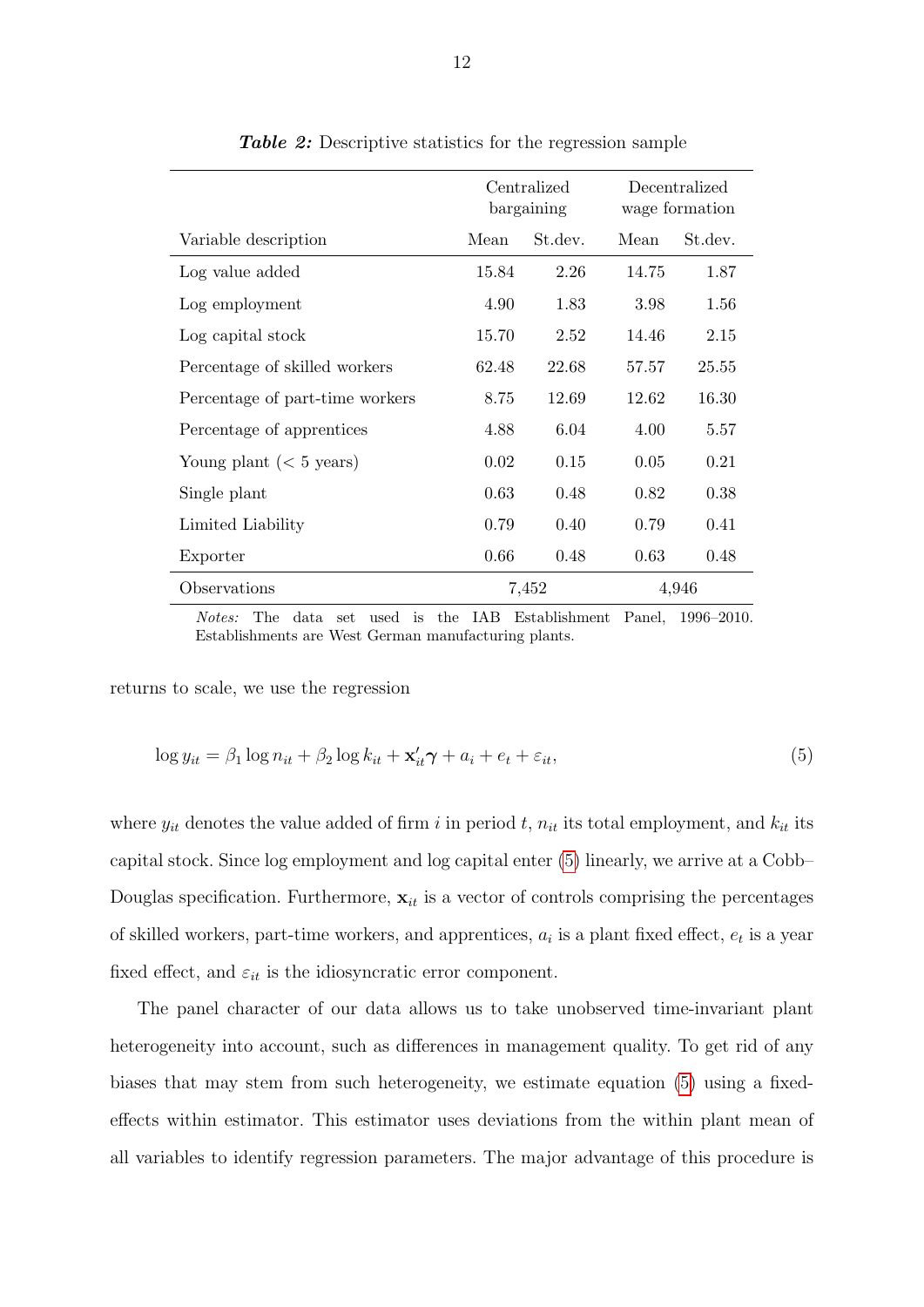that the plant fixed effect cancels out so that any correlation between  $a_i$  and explanatory variables will not bias results. We removed all plants that have been observed only once during our observation period.

<span id="page-15-0"></span>

| Establishment<br>size interval | Bargaining regime |              |               |  |  |
|--------------------------------|-------------------|--------------|---------------|--|--|
| $(\#$ employees)               | All               | Centralized  | Decentralized |  |  |
| All                            | $0.75*$           | $0.85*$      | $0.63*$       |  |  |
|                                | [0.70, 0.79]      | [0.78, 0.92] | [0.56, 0.70]  |  |  |
| Less than 50                   | $0.57*$           | $0.61*$      | $0.57*$       |  |  |
|                                | [0.51, 0.64]      | [0.50, 0.72] | [0.47, 0.66]  |  |  |
| 50 to 199                      | $0.79*$           | $0.82*$      | $0.81*$       |  |  |
|                                | [0.71, 0.88]      | [0.68, 0.95] | [0.68, 0.91]  |  |  |
| 200 and above                  | 0.96              | 1.00         | $0.45*$       |  |  |
|                                | [0.87, 1.04]      | [0.90, 1.09] | [0.22, 0.68]  |  |  |

Table 3: Returns to scale from fixed-effects regressions

Notes: The data set used is the IAB Establishment Panel, 1996–2010. Establishments are West German manufacturing plants. Results are based on equation [\(5\)](#page-14-1) and control variables include year dummies and the percentages of skilled workers, part-time workers, and apprentices. \* denotes statistically significant differences to constant returns to scale at the 5 percent level. 95 percent confidence intervals are shown in brackets.

Table [3](#page-15-0) presents estimates of plants' returns to scale (i.e.  $\beta_1 + \beta_2$ ) in the manufacturing sector for subsamples of plants distinguished by bargaining coverage and plant size. As can be seen from the first row of Table [3,](#page-15-0) plants covered by centralized bargaining have higher returns to scale than those with decentralized wage formation. Plants' scale elasticity is 0.85 under centralized bargaining but just 0.63 under decentralized wage formation (i.e. under firm-level agreements or individual bargaining).[15](#page--1-0) As confidence intervals do not overlap, we regard this difference as statistically significant. In line with our theoretical expectations, firms covered by centralized bargaining have higher returns to scale and

 $\frac{15}{15}$  We are not the first to find decreasing returns to scale for German plants. Also applying a fixed-effects estimator within a Cobb–Douglas framework for the manufacturing sector but using a different data set, [Harhoff](#page-25-11) [\(1998\)](#page-25-11) finds scale elasticities around 0.73 (see the coefficients of  $log(L)$  in his Table 3). We also acknowledge the possibility that measurement error might have attenuated our coefficient estimates and, therefore, the estimated level of scale elasticities for both bargaining regimes. However, since our theory only requires us to find a difference in scale elasticities across regimes, the level effect of measurement error is unlikely to play much a role here.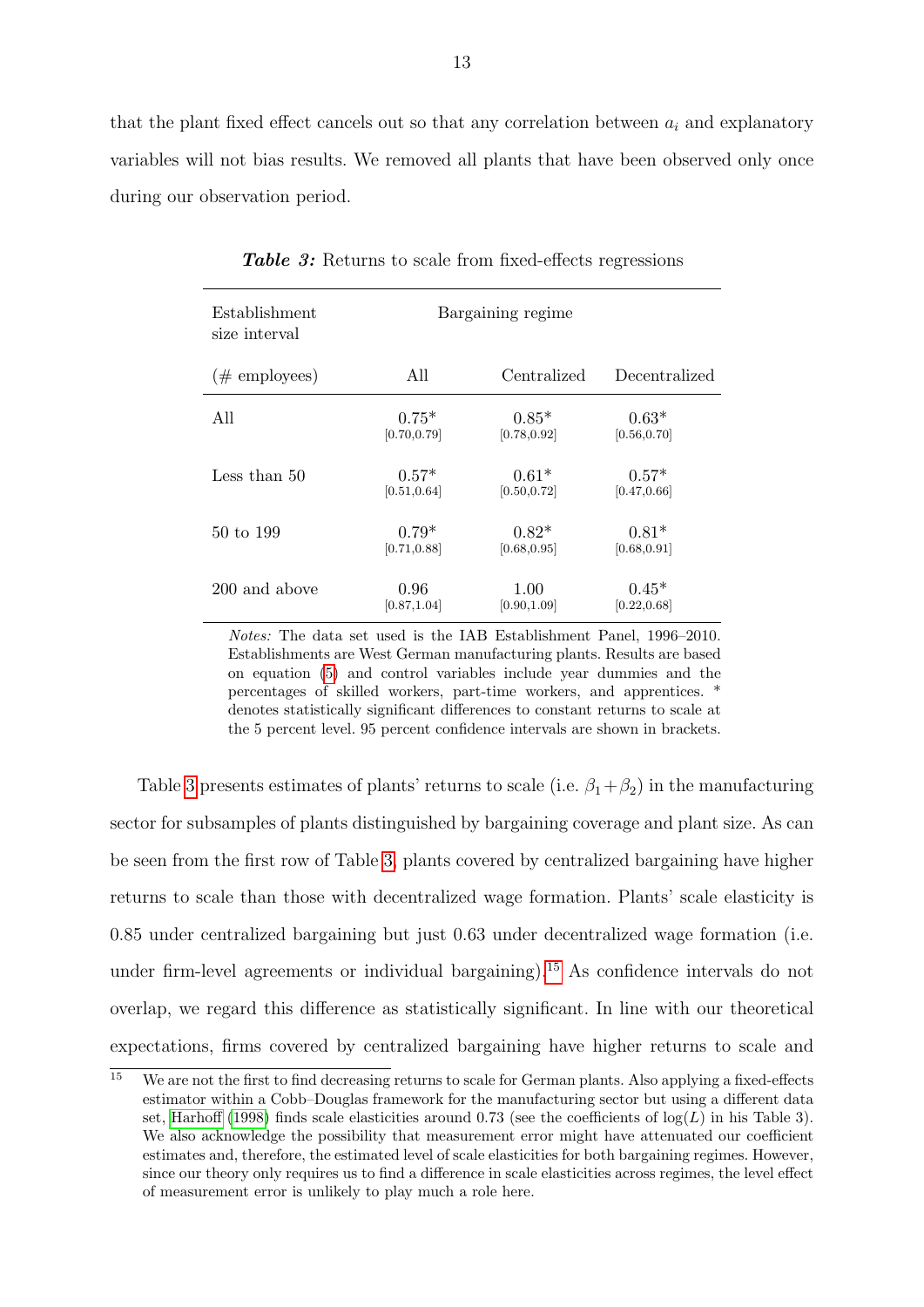thus flatter marginal cost curves than firms with decentralized wage formation. As the further rows of Table [3](#page-15-0) make clear, this finding holds true for all plant size categories though differences between wage formation regimes are only statistically significant for large plants with at least 200 employees. To scrutinize our results, we further performed some checks of robustness. Our results are qualitatively the same when excluding (i) the crisis years 2009 and 2010, (ii) plants belonging to multi-plants firms, and (iii) small plants with no more than ten employees.<sup>[16](#page--1-0)</sup>

#### 4.3 Total Factor Productivity

In a next step, we test whether plants with a higher total factor productivity are more likely to be covered by centralized bargaining, as suggested by our second hypothesis. We estimate a probit model regressing an indicator for being covered by such an agreement on the estimated plant fixed effect  $a_i$  from equation [\(5\)](#page-14-1) reflecting plant *i*'s total factor productivity.[17](#page--1-0) As controls we include various standard variables found to matter for firms' wage formation regime in earlier studies (see [Schnabel](#page-25-3) *et al.*, [2006;](#page-25-3) [Addison](#page-24-9) *et al.*, [2013\)](#page-24-9): plant size, workforce composition (percentages of skilled and part-time workers as well as apprentices), plant age, being part of a multi-plant firm, legal form, exporter status, and two-digit industry.

As Table [4](#page-17-0) presenting average partial effects makes clear, plants with larger total factor productivity are indeed significantly more likely to be covered by centralized bargaining. In line with theory, a 10 percent larger total factor productivity is associated with a 1.1 percentage points larger probability of such an agreement when not controlling for other determinants of plants' wage formation regime (model 1). When we include the variables found to be associated with centralized bargaining in previous studies, these controls are statistically highly significant (model 2). Even then, the average partial effect of an increase in total factor productivity by 10 percent still amounts to 0.4 percentage points and is statistically significant at the 5 percent level. This suggests that productivity is an

 $\frac{16}{16}$  Detailed results are available on request.

Interpreting the fixed effect  $a_i$  as plant is total factor productivity is standard in the literature on plant productivity. Of course we are aware that differences in plants' fixed effects may also reflect unobserved differences in output prices [\(Griliches and Mairesse, 1999\)](#page-24-10).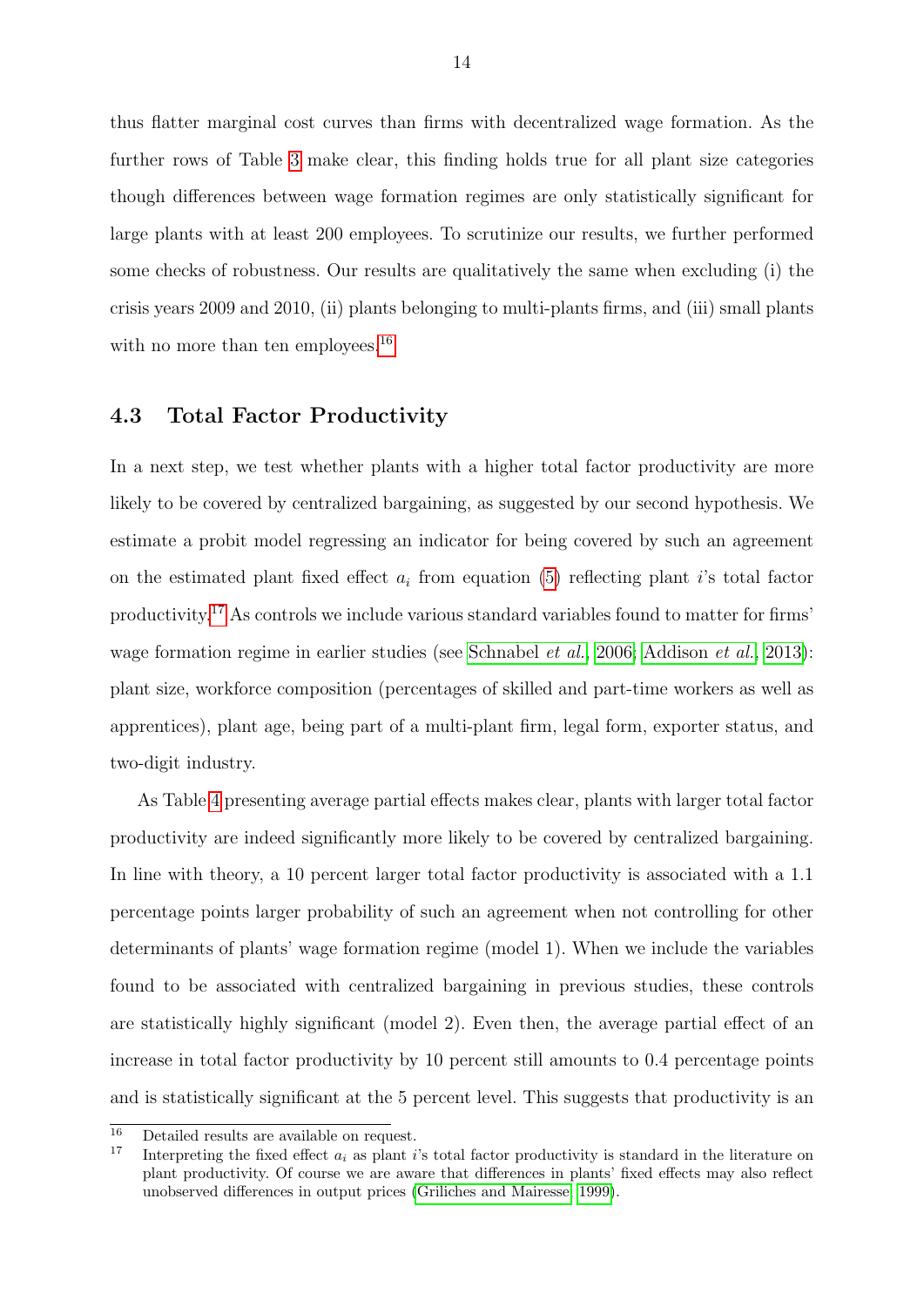<span id="page-17-0"></span>additional, hitherto neglected factor associated with plants' choice of a wage formation mechanism.

|                                   | Model 1   | Model 2    |
|-----------------------------------|-----------|------------|
| Total factor productivity         | $0.113**$ | $0.037*$   |
|                                   | (0.011)   | (0.016)    |
| $50-199$ employees                |           | $0.062*$   |
|                                   |           | (0.026)    |
| At least 200 employees            |           | $0.226**$  |
|                                   |           | (0.032)    |
| Percentage of skilled workers     |           | $0.001**$  |
|                                   |           | (0.000)    |
| Percentage of part-time workers   |           | $-0.003**$ |
|                                   |           | (0.001)    |
| Percentage of apprentices         |           | $0.007**$  |
|                                   |           | (0.001)    |
| Young plant $(< 5 \text{ years})$ |           | $-0.110**$ |
|                                   |           | (0.029)    |
| Single plant                      |           | $-0.118**$ |
|                                   |           | (0.021)    |
| Limited liability                 |           | $-0.082**$ |
|                                   |           | (0.022)    |
| Exporter                          |           | $-0.107**$ |
|                                   |           | (0.021)    |
| Dummies for 15 sectors            |           |            |
| Observations                      |           | 12,398     |

Table 4: Probit regression for the probability of being covered by centralized bargaining

Notes: The data set used is the IAB Establishment Panel, 1996–2010. Establishments are West German manufacturing plants. The dependent variable is 1 if the plant is covered by a sector-level collective agreement and 0 otherwise. Total factor productivity is the estimated plant fixed effect from regression model [\(5\)](#page-14-1). Reported numbers are average partial effects. \*\*/\* denotes statistical significance at the 1/5 percent level. Standard errors are clustered at the plant level.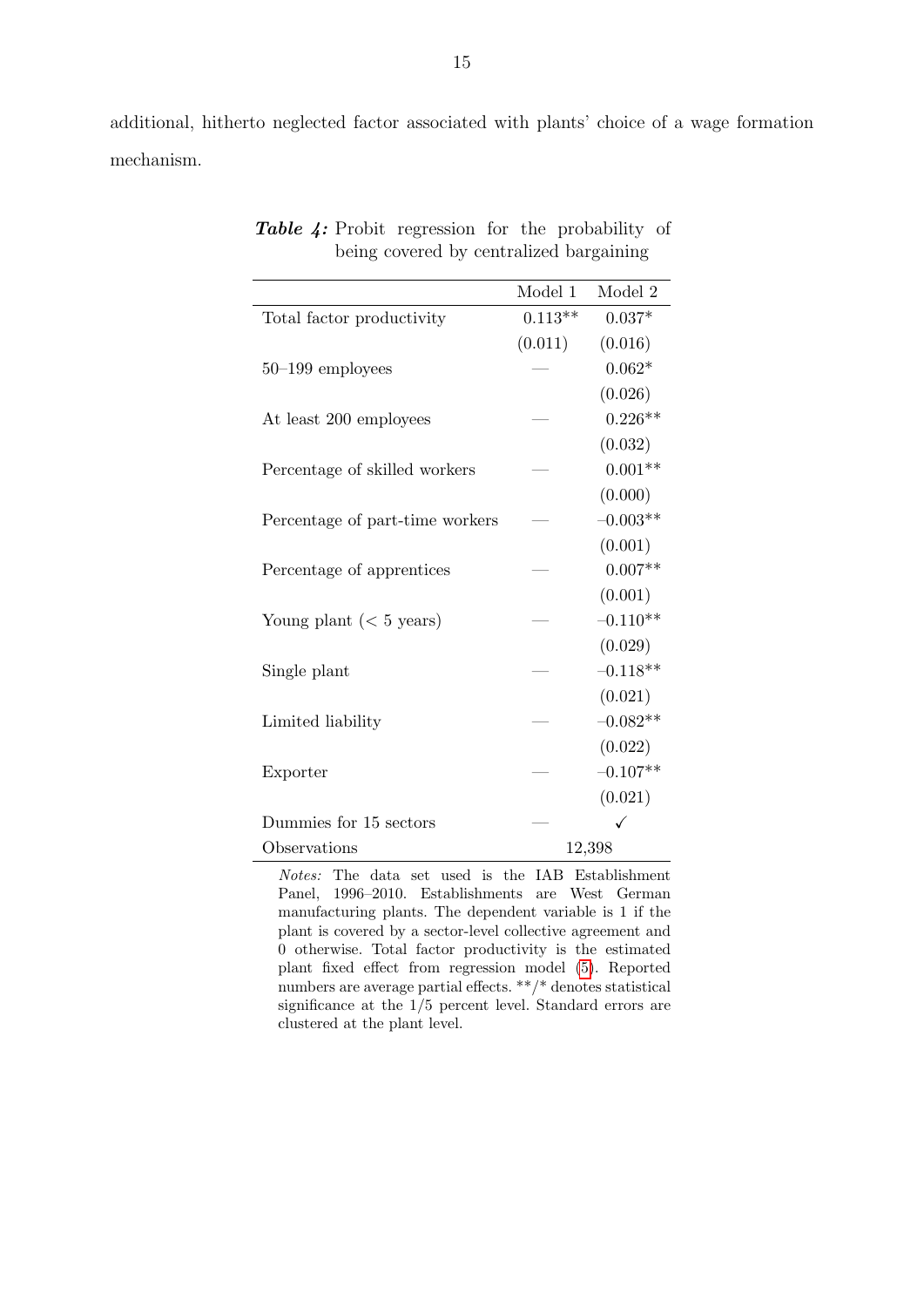# 5 Conclusions

Our paper has provided a partial equilibrium perspective on firms' optimal choice of the wage formation regime. We show, first, that the more productive a firm, the larger is the incentive to opt for centralized wage formation. The reason is that centralized wages will be based on the average industry productivity or some other reference group but not on firm-specific productivity. Thus, highly productive firms can hide behind less productive firms and thus increase their profitability ("hide effect"). Second, the smaller the scale elasticity of a firm, the larger is the incentive to opt for decentralized wage formation. For a given wage, a firm with lower scale elasticities faces larger labor costs per unit of production, ceteris paribus ("labor cost effect"). In contrast, under decentralized wage formation larger marginal costs will lead to a lower wage, and decentralization gets more attractive for the firm. Third, under fluctuating demand and some form of short-run price rigidity, there is an additional "straitjacket effect". Due to the convexity of marginal costs under decreasing returns, demand fluctuations raise the (intertemporal) average costs – and more so the lower the scale elasticity.

Our simple model provides some new answers to the long-standing question why within a country some firms choose to be part of a centralized bargaining agreement while others do not. A typical example is Germany where labor law allows firms to choose their preferred wage formation mechanism, offering a unique opportunity to check our hypotheses with German data. Fixed-effects estimations of production functions for establishments with different wage formation choices show that establishments that are covered by centralized sector-level agreements have significantly larger scale elasticities than establishments that opted for decentralized wage formation. In addition, we find that plants with a larger total factor productivity are more likely to be covered by a bargaining agreement at sectoral level, ceteris paribus. Both patterns are consistent with our model's hypotheses and suggest that production technology is an additional, previously overlooked determinant of firms' choice of a wage bargaining regime.

Although there exist quite a few macroeconomic, microeconomic, and institutional explanations of alternative wage setting regimes that are not fundamentally questioned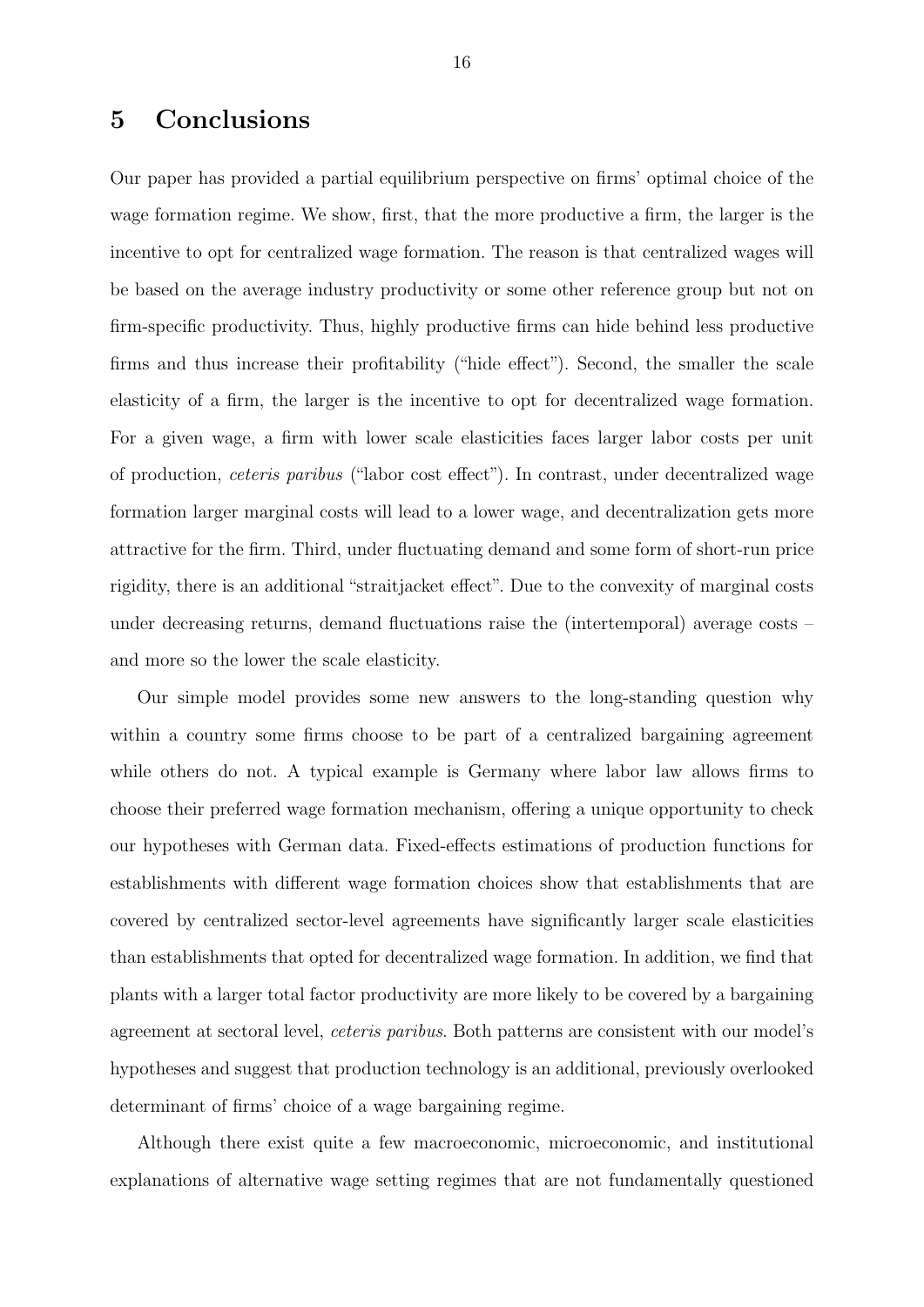by our insights, economists so far know relatively little about the interaction of firms' production technology and wage formation mechanisms. Our paper has come up with a simple theory and documented some new and interesting facts. We are the first to provide a formal theoretical connection between production technology and the preferred wage formation regime and to document the corresponding empirical patterns. Although our data and research design do not allow us to identify causal relationships, our findings may serve as a starting point for future research. From a theoretical perspective, the model framework can certainly be extended (e.g. from a partial to a general equilibrium framework, including free entry of firms). We expect our key theoretical insights to be unaffected. From an empirical perspective, it is certainly of interest whether similar patterns can be found in other countries, particularly those where the process of wage formation has considerably changed over time (e.g. the UK) or has been reformed recently (e.g. Spain).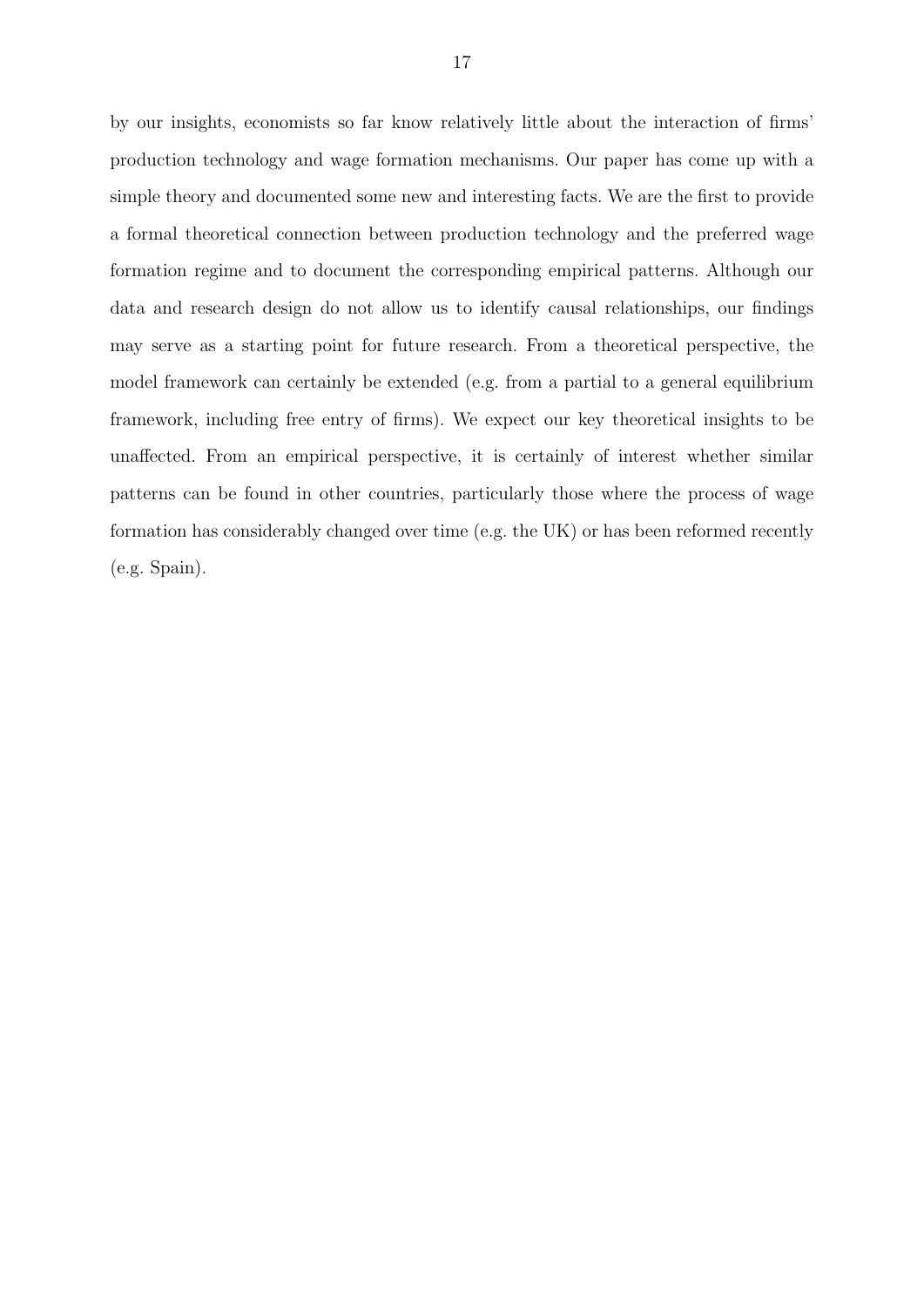## Appendices

## <span id="page-20-0"></span>A Endogenous Capital

Other than in our simplified model discussed in Section [2,](#page-6-0) suppose now that a firm is producing a homogenous good from both its capital and labor inputs and that it chooses its capital stock optimally. For our argument given above to hold, it suffices to show (i) that a constant returns to scale (CRS) firm has constant marginal costs under both centralized bargaining and firm-level wage formation and (ii) that a decreasing returns to scale (DRS) firm has increasing marginal costs under centralized bargaining and constant marginal costs under firm-level wage formation. Then, the rest of our argument follows mutatis mutandis.

Assume the firm's production technology is  $q(n, k) = a n^{\alpha} k^{\beta}$  with  $\alpha + \beta = 1$  in the CRS case and  $\alpha + \beta < 1$  in the DRS case with k denoting the capital stock. If capital is chosen optimally, such that the interest rate i equals the marginal revenue product of capital  $(1 - 1/\eta)pq_k(n, k)$ , we have

$$
k(n) = \left(\frac{(1 - 1/\eta)p\beta a n^{\alpha}}{i}\right)^{\frac{1}{1-\beta}}.\tag{A.1}
$$

With capital chosen optimally the output produced thus gets

$$
q(n) \equiv q(n, k(n)) = \theta a^{\frac{1}{1-\beta}} n^{\frac{\alpha}{1-\beta}}
$$
\n(A.2)

with  $\theta \equiv [(1 - 1/\eta)p\beta/i]^{\frac{\beta}{1-\beta}}$ . Hence, the labor input needed to produce q is

$$
n(q) = \left(\frac{q}{\theta a^{\frac{1}{1-\beta}}}\right)^{\frac{1-\beta}{\alpha}}.\tag{A.3}
$$

As the interest rate is pinned down at the marginal revenue product of capital, total capital costs are  $ik(n(q)) = q_k[n(q), k(n(q))]k(n(q)) = (1 - 1/\eta)p\beta q$ . Under centralized bargaining with some fixed wage  $\bar{w}$  the firm's labor costs are  $\bar{w}n(q)$ . Thus, the firm's cost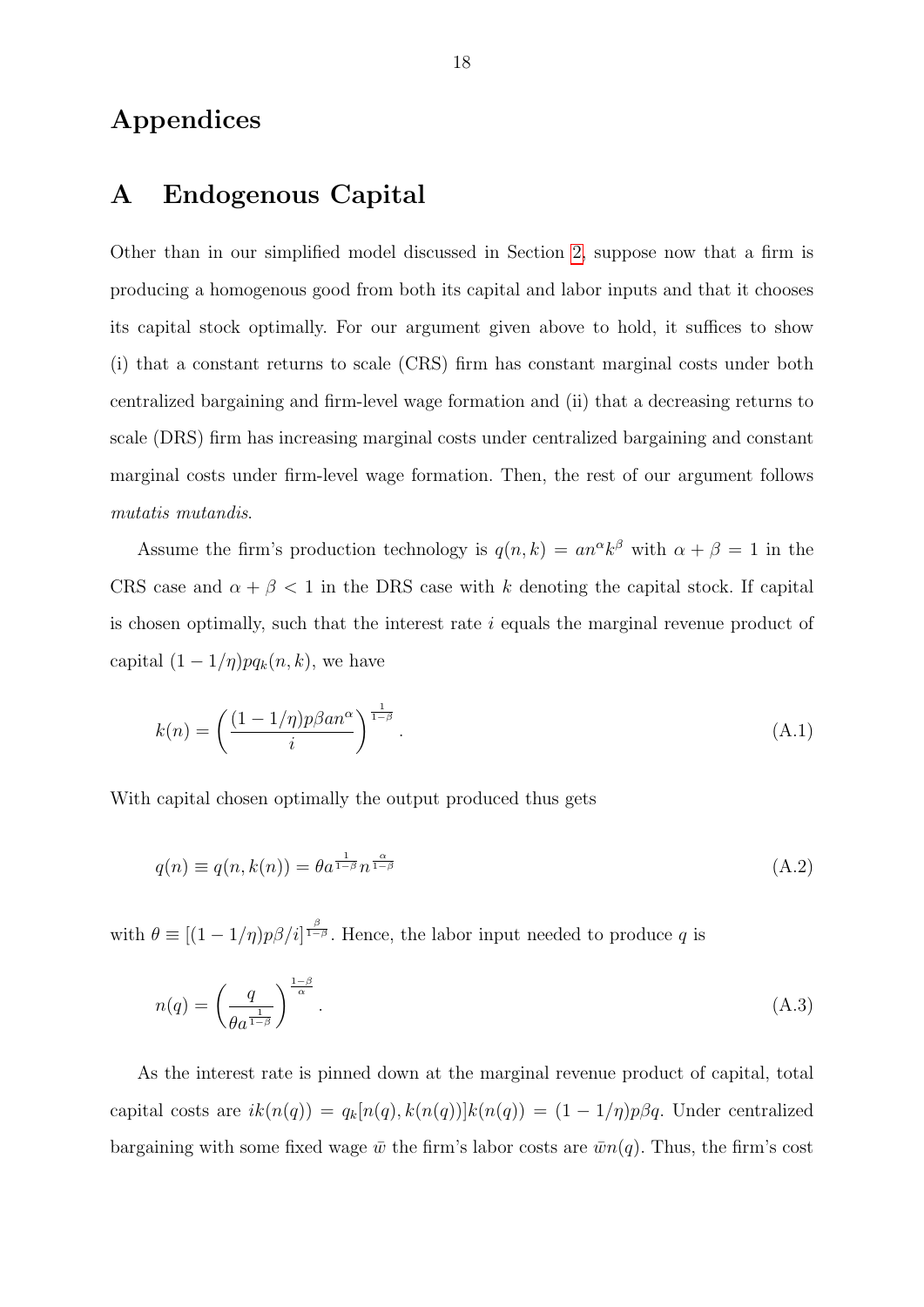function is

$$
C(q) = \bar{w} \left(\frac{q}{\theta a^{\frac{1}{1-\beta}}}\right)^{\frac{1-\beta}{\alpha}} + (1 - 1/\eta)p\beta q.
$$
 (A.4)

So the firm's cost function inhibits increasing marginal costs under DRS with  $\alpha + \beta < 1$ and constant marginal costs under CRS with  $\alpha + \beta = 1$ .

If instead the wage is pinned down at the marginal revenue product of labor with  $w(q) = (1 - 1/\eta)pq_n[n(q), k(n(q))] = (1 - 1/\eta)p\alpha\theta a^{\frac{1-\beta}{\beta}}n(q)^{\frac{\alpha+\beta-1}{1-\beta}},$  total labor costs are  $w(q)n(q) = (1 - 1/\eta)p\alpha\theta a^{\frac{1-\beta}{\beta}}n(q)^{\frac{\alpha}{1-\beta}} = (1 - 1/\eta)p\alpha q$ . Thus, the firm's cost function is

$$
C(q) = (1 - 1/\eta)p(\alpha + \beta)q
$$
\n(A.5)

with constant marginal costs independently of the firm's returns to scale. Thus, the argument presented in Section [2](#page-6-0) readily extends to the case of endogenous capital.

#### <span id="page-21-0"></span>B Price Rigidities

Although the presence of price rigidities is widely documented (see, e.g., [Bils and Klenow,](#page-24-11) [2004,](#page-24-11) or [Altissimo](#page-24-6) *et al.*, [2006\)](#page-24-6), the underlying causes are not well understood yet. Thus, the macroeconomic literature uses shortcuts to implement a realistic degree of price rigidity into the models (according to [Calvo, 1983,](#page-24-12) [Rotemberg, 1982,](#page-25-12) or [Taylor, 1980\)](#page-25-13). Up to a first-order Taylor approximation, all three shortcuts deliver the same aggregate dynamics. For illustration purposes, we assumed in Section [2](#page-6-0) that prices are fixed at some given level. We show below that this is the case for a certain fraction of firms in an economy with Taylor contracts. These firms face larger average costs under demand fluctuations when they have a decreasing returns technology.

According to [Taylor](#page-25-13) [\(1980\)](#page-25-13) firms set prices for some periods in advance in overlapping manner. For illustration purposes, we choose the simplest case where one half of the firms sets their prices in one period and the other half sets them in the other period. Firms which set prices in the current period know the realization of the aggregate (and idiosyncratic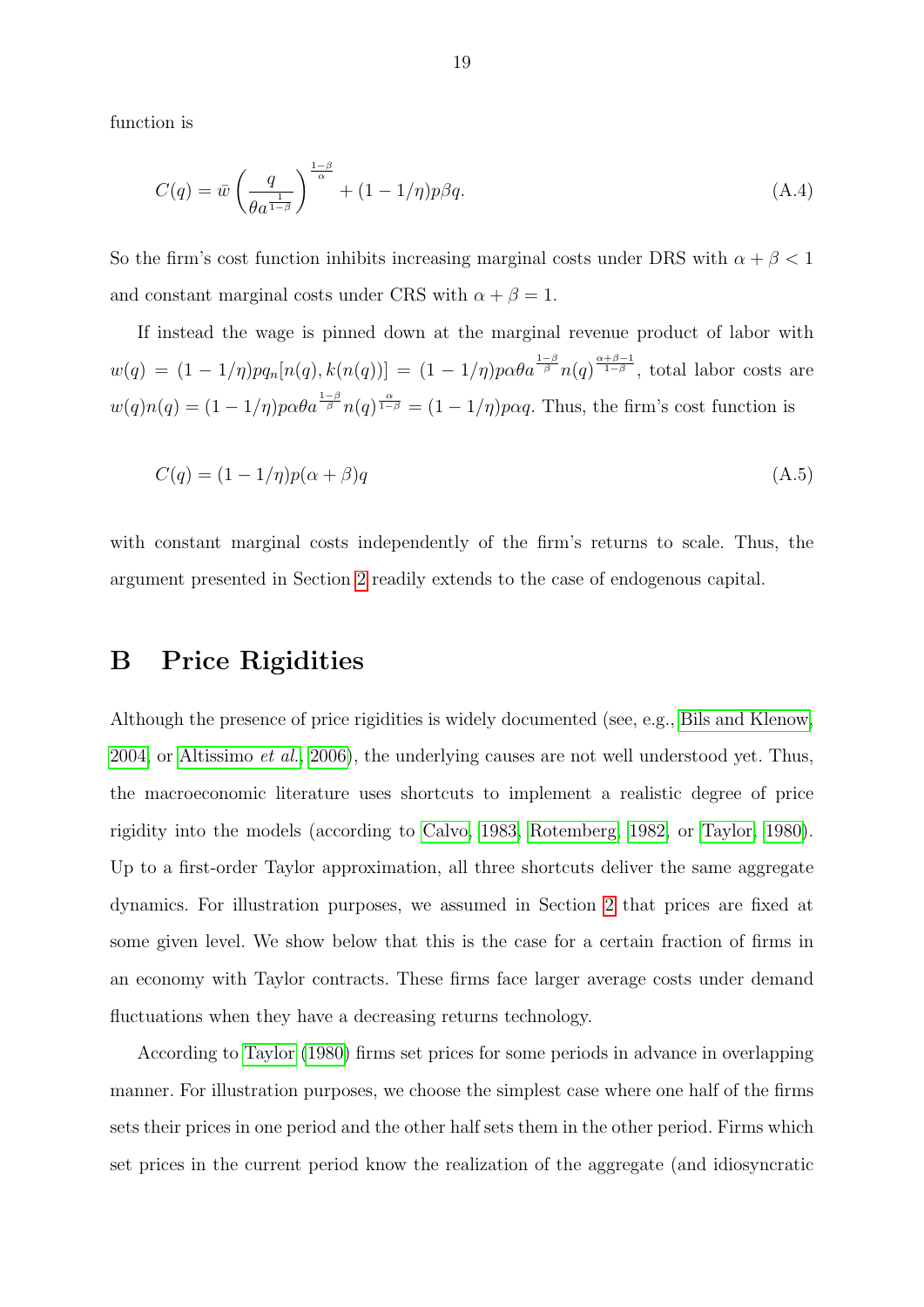shocks). But they face uncertainty about next period's realizations, although they make an unbiased forecast under rational expectations.

Firms act under monopolistic competition subject to a CES demand function, i.e. the firm-specific demand is equal to  $q_{it} = (p_{it}^*/p_t)^{-\eta} q_t$ , where  $q_t$  refers to aggregate demand,  $p_t$  refers to the aggregate price level, and  $p_{it}^*$  to the optimal price in period t. Thus, the price setting problem of firms which can adjust their prices is

$$
\max \pi_t = p_{it}^* \left(\frac{p_{it}^*}{p_t}\right)^{-\eta} q_t - w_{it}(q_{it}) \left[ \left(\frac{p_{it}^*}{p_t}\right)^{-\eta} q_t \right]^{1/\alpha} + \delta p_{it}^* \mathbf{E}_t \left(\frac{p_{it}^*}{p_{t+1}}\right)^{-\eta} q_{t+1} - \delta \mathbf{E}_t w_{i,t+1}(q_{i,t+1}) \left[ \left(\frac{p_{it}^*}{p_{t+1}}\right)^{-\eta} q_{t+1} \right]^{1/\alpha}, \tag{B.1}
$$

where  $\delta$  is the discount factor and  $E_t$  is the expectations operator under rational expectations. The firm maximizes the intertemporal discounted profits subject to the monopolistic competition and the price rigidity.

We focus on the centralized bargaining case with  $w_{it}(q_{it}) = \bar{w}_t$  and  $w'_{it}(q_{it}) = 0$ . Thus,

$$
\frac{\partial \pi_t}{\partial p_{it}^*} = (1 - \eta)(p_{it}^*)^{-\eta} p_t^{\eta} q_t + \frac{\eta}{\alpha} (p_{it}^*)^{-\frac{\eta - \alpha}{\alpha}} \bar{w}_t (p_t^{\eta} q_t)^{1/\alpha} + (1 - \eta)(p_{it}^*)^{-\eta} \delta \mathbf{E}_t p_{t+1}^{\eta} q_{t+1} + \frac{\eta}{\alpha} (p_{it}^*)^{-\frac{\eta - \alpha}{\alpha}} \delta \mathbf{E}_t \, \bar{w}_{t+1} (p_{t+1}^{\eta} q_{t+1})^{1/\alpha} = 0.
$$
\n(B.2)

The optimal price then is given by

$$
p_{it}^{*} = \left(\frac{\eta}{(\eta - 1)\alpha} \frac{\bar{w}_{t}(p_{t}^{\eta}q_{t})^{1/\alpha} + \delta E_{t} \bar{w}_{t+1}(p_{t+1}^{\eta}q_{t+1})^{1/\alpha}}{p_{t}^{\eta}q_{t} + \delta E_{t} p_{t+1}^{\eta}q_{t+1}}\right)^{\frac{\alpha}{\alpha + \eta(1-\alpha)}}.
$$
(B.3)

This optimal price takes into account the contemporaneous realization of the variables (namely the wage, the aggregate price level, and aggregate demand) and rational expectations about future realizations of the variables.

Although prices were set optimally in period  $t$ , firms are subject to demand fluctuations under rigid prices in period  $t+1$ . Under centralized bargaining, the cost function in period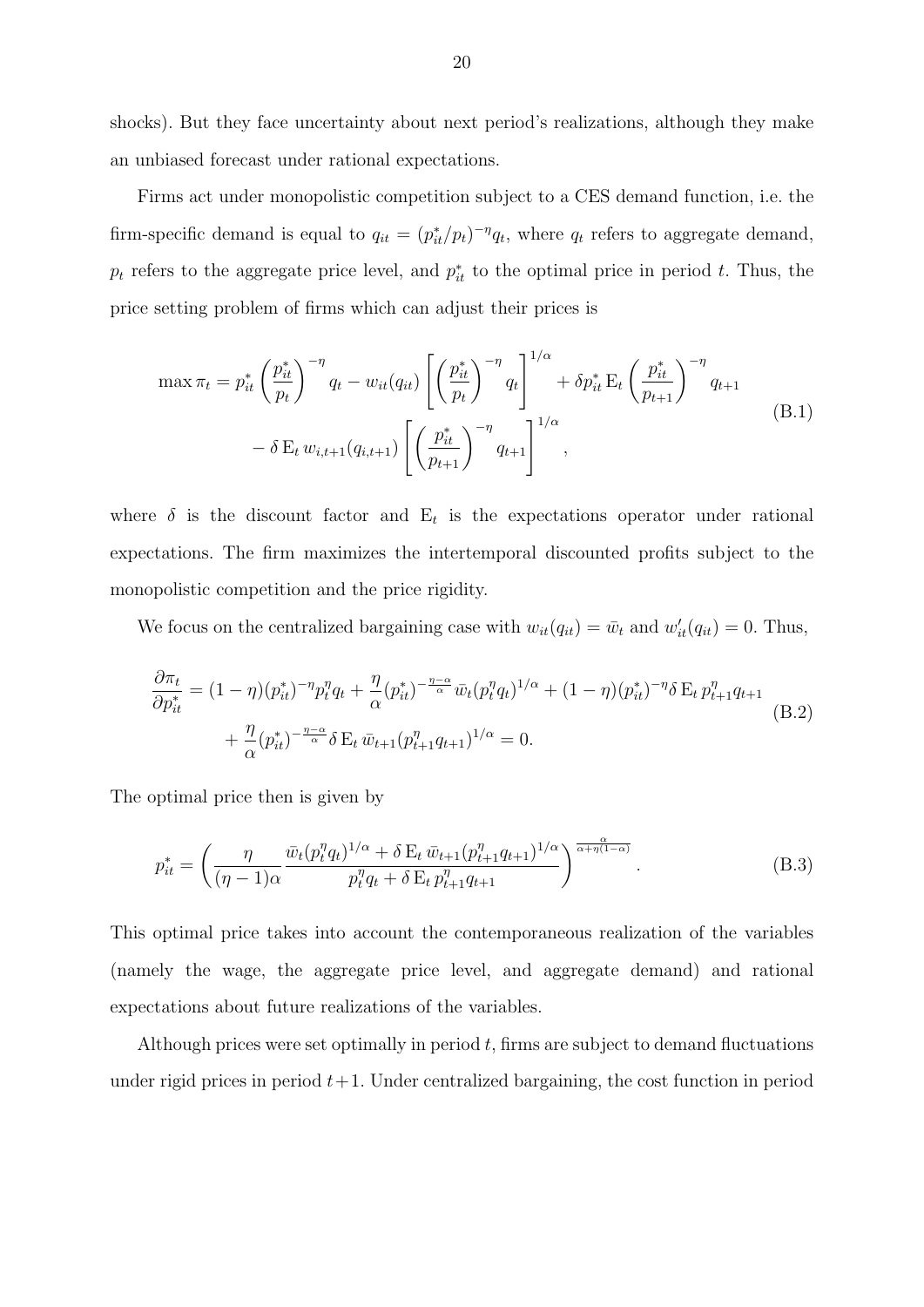$t+1$  is

$$
C_{t+1}(q_{i,t+1}) = \bar{w}_{t+1} \left[ \left( \frac{p_{it}^*}{p_{t+1}} \right)^{-\eta} q_{t+1} \right]^{1/\alpha}.
$$
 (B.4)

Thus, with  $0 < \alpha < 1$  firms face a convex cost structure  $(C' > 0, C'' > 0)$  under centralized bargaining, and the argument presented in Section [2](#page-6-0) extends to an environment where firms act under monopolistic competition and Taylor contracts.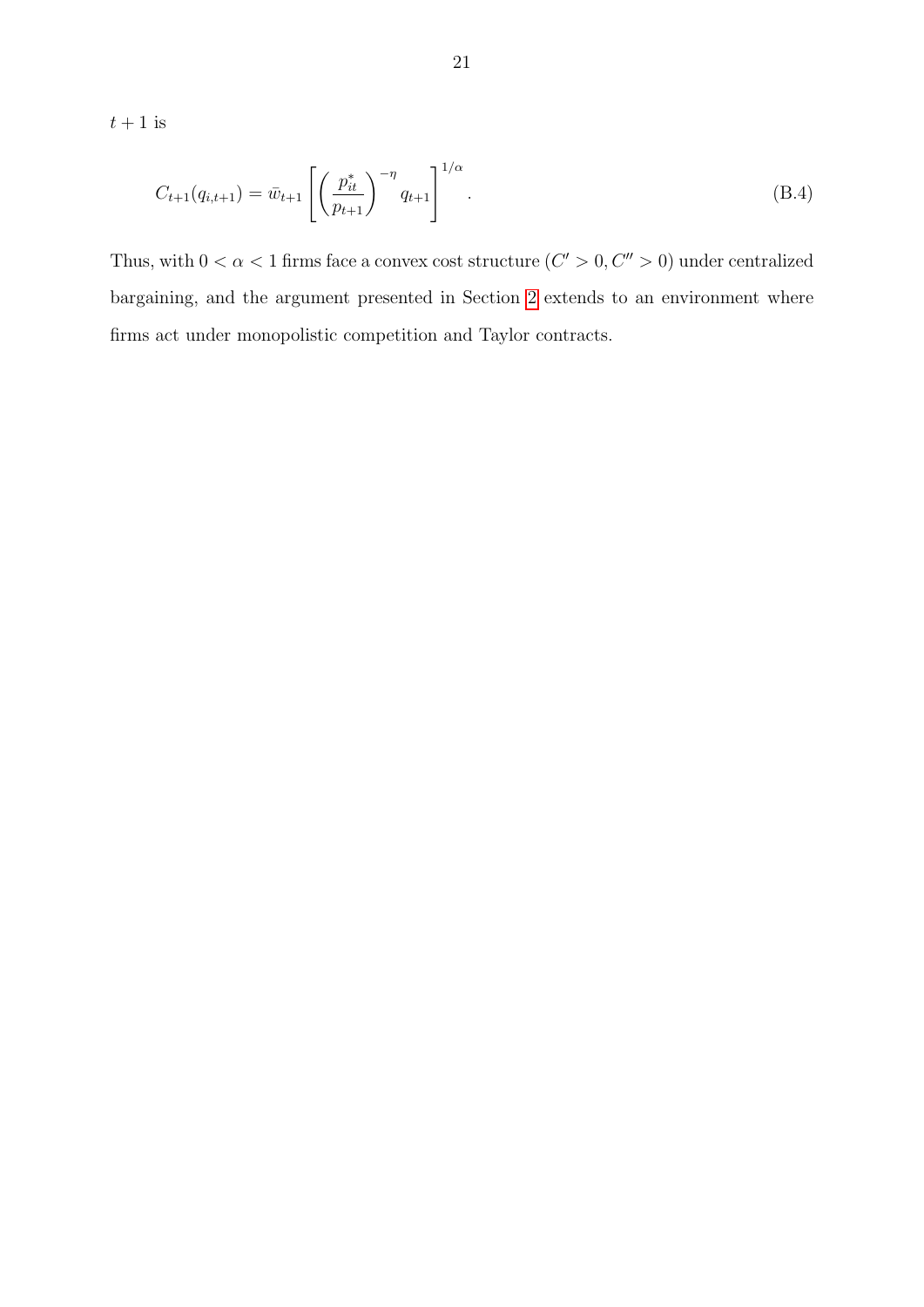## References

- <span id="page-24-9"></span>Addison, J.T., Bryson, A., Teixeira, P., Pahnke, A., and Bellmann, L. (2013), 'The extent of collective bargaining and workplace representation: Transistions between states and their determinants. A comparative analysis of Germany and Great Britain,' Scottish Journal of Political Economy, 60(2):182–209.
- <span id="page-24-6"></span>ALTISSIMO, F., BILKE, L., LEVIN, A., MATHÄ, T., and MOJON, B. (2006), 'Sectoral and aggregate inflation dynamics in the Euro area,' Journal of the European Economic Association (Papers and Proceedings), 4(2/3):585–593.
- <span id="page-24-5"></span>Arrowsmith, J., Marginson, P., and Sisson, K. (2003), 'Externalisation and internalisation of collective bargaining in Europe: Variation in the role of large companies,' Industrielle Beziehungen, 10(3):363–392.
- <span id="page-24-11"></span>Bils, M. and Klenow, P.J. (2004), 'Some evidence on the importance of sticky prices,' Journal of Political Economy,  $112(5):947-985$ .
- <span id="page-24-3"></span>BOERI, T. and BURDA, M.C. (2009), 'Preferences for collective versus individualised wage setting,' Economic Journal, 119(540):1440–1463.
- <span id="page-24-0"></span>Calmfors, L. and Driffill, J. (1988), 'Bargaining structure, corporatism and macroeconomic performance,' Economic Policy, 3(6):13–61.
- <span id="page-24-12"></span>Calvo, G.A. (1983), 'Staggered prices in a utility-maximizing framework,' Journal of Monetary Economics, 12(3):383–398.
- <span id="page-24-1"></span>DANTHINE, J.P. and HUNT, J. (1994), 'Wage bargaining structure, employment and economic integration,' Economic Journal, 104(424):528–541.
- <span id="page-24-7"></span>Ellguth, P. and Kohaut, S. (2012), 'Tarifbindung und betriebliche Interessenvertretung: Aktuelle Ergebnisse aus dem IAB-Betriebspanel 2011,' WSI-Mitteilungen, 65(4):297–305.
- <span id="page-24-8"></span>ELLGUTH, P., KOHAUT, S., and MÖLLER, I. (2014), 'The IAB Establishment Panel – methodological essentials and data quality,' Journal for Labour Market Research,  $47(1/2):27-41.$
- <span id="page-24-2"></span>Flanagan, R.J. (2003), 'Collective bargaining and macroeconomic performance,' in J.T. Addison and C. Schnabel (eds.), 'International Handbook of Trade Unions,' pp. 172–196, Cheltenham: Edward Elgar.
- <span id="page-24-4"></span>Freeman, R.B. and Gibbons, R.S. (1995), 'Getting together and breaking apart: The decline of centralized collective bargaining,' in R.B. Freeman and L.F. Katz (eds.), 'Differences and Changes in Wage Structures,' pp. 345–370, Chicago and London: University of Chicago Press.
- <span id="page-24-10"></span>Griliches, Z. and Mairesse, J. (1999), 'Production functions: The search for identification,' in S. Strøm (ed.), 'Econometrics and Economic Theory in the 20th Century: The Ragnar Frisch Centennial Symposium,' pp. 169–203, Cambridge: Cambridge University Press.